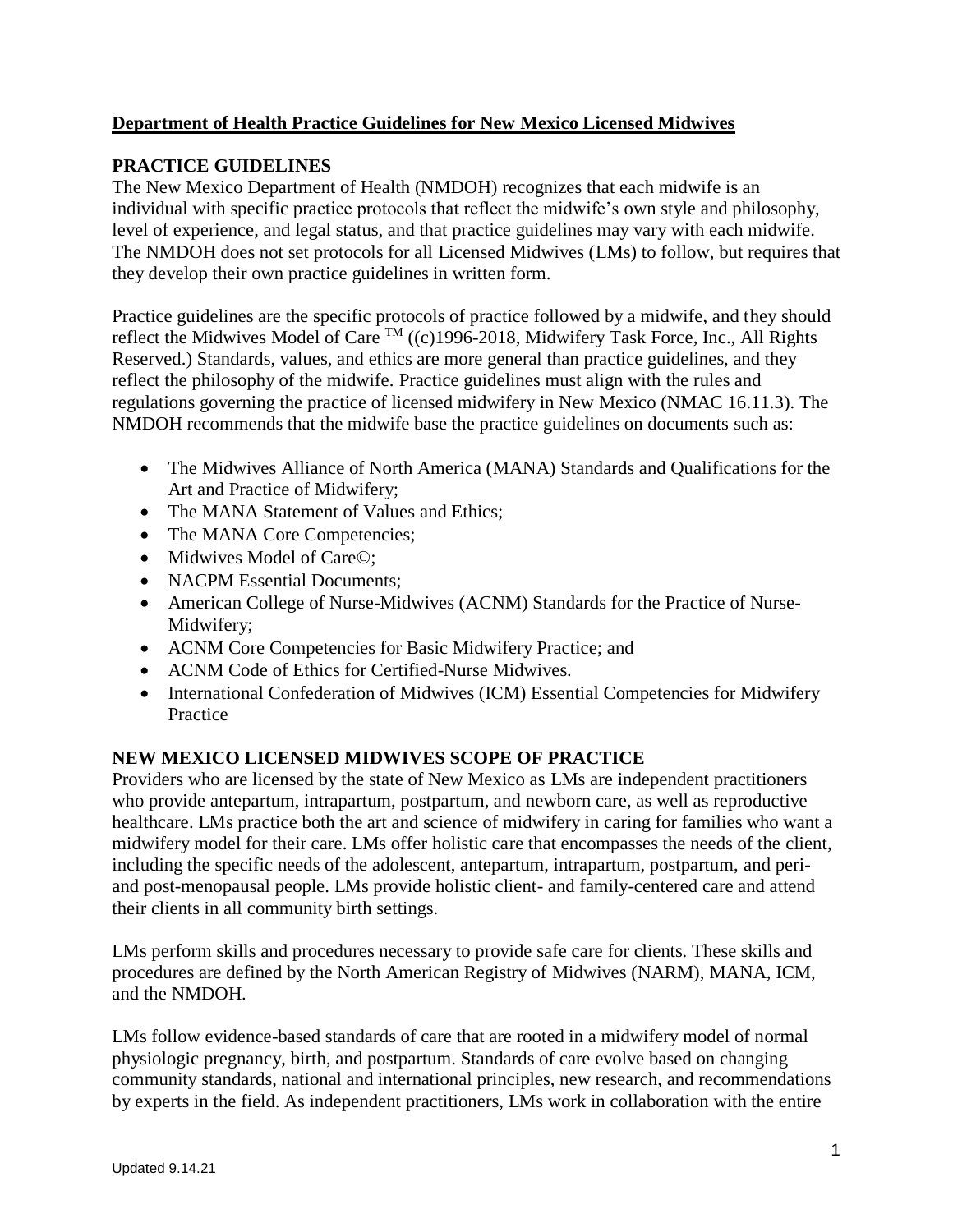health care network to provide care for clients, including, but not limited to, ordering lab work, ultrasounds, non-stress tests, biophysical profiles, newborn screenings, obtaining consultation for medication and follow-up care for clients and their infants, and insurance billing. LMs use appropriate resources for referrals to meet psychosocial, medical, economic, cultural, or family needs.

More specifically, the midwife's care includes:

### A. ANTEPARTUM, INTRAPARTUM, AND POSTPARTUM CARE

- 1. Elicit an accurate medical history, identifying risk factors
- 2. Perform appropriate physical examinations
- 3. Perform complete pelvic examinations, including bimanual and speculum examination, collection of laboratory, specimens, and clinical pelvimetry as indicated
- 4. Diagnose minor conditions, such as uncomplicated upper respiratory infection, asymptomatic bacteriuria, or cystitis, and refer for treatment and/or consult
- 5. Identify abnormal conditions and consult with physician, CNM, or APRN (as appropriate)
- 6. Provide individual and group counseling and teaching
- 7. Provide education for clients on topics such as nutrition, childbirth, informed consent, newborn feeding, parenting skills, and child development
- 8. Provide confirmation of pregnancy
- 9. Perform routine antepartum laboratory work and order ultrasound as needed
- 10. Manage intrapartum and postpartum course
	- a. Evaluate labor
	- b. Confirm rupture of membranes
	- c. Perform pelvic and cervical examinations
	- d. Assess the status of the pregnant person and the fetus during labor
	- e. Perform amniotomy as needed
	- f. Catheterize as needed
	- g. Initiate intravenous therapy as needed
	- h. Administer local anesthesia as needed
	- i. Perform and repair laceration and/or episiotomy as needed
	- j. Facilitate birth of infant and placenta
	- k. Administer anti-hemorrhagic medications as needed
	- l. Utilize natural therapies as needed
	- m. Facilitate family participation and bonding
	- n. Give the client and family postpartum instructions
	- o. Provide routine follow up of client and newborn during the postpartum period
	- p. Manage common problems of the immediate postpartum period
- 11. Manage any complications of childbirth and transfer as needed
- 12. Support breastfeeding and its common problems
- 13. Perform final examination at completion of postpartum period
- 14. Provide family planning and sexual counseling
- 15. Provide community resources and referrals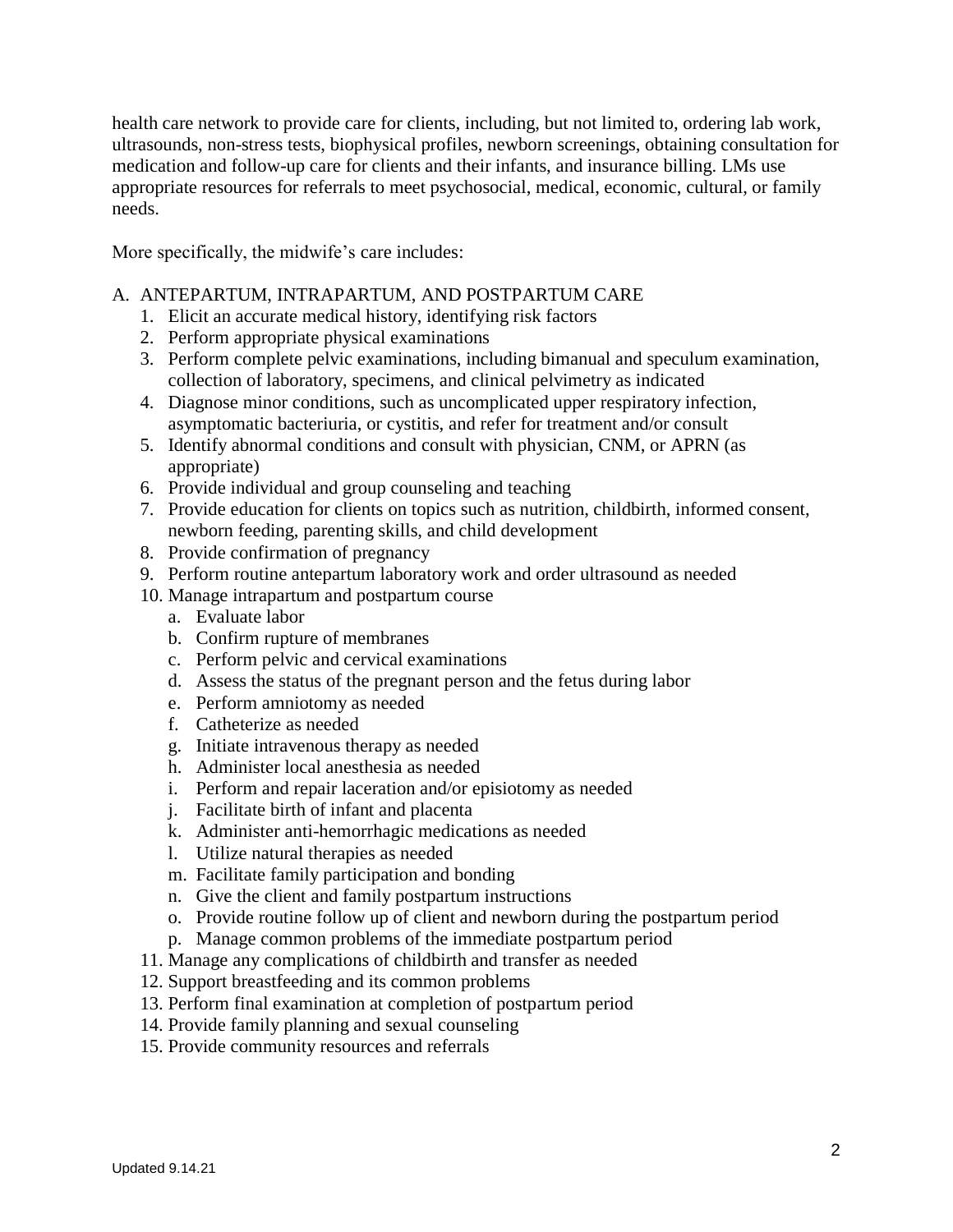- 16. In special situations, the midwife may manage, in collaboration with the appropriate care providers, care of a client who develops complications in cases that are appropriate to the skills and knowledge of the particular midwife
- 17. Consult and refer as appropriate to other health care professionals

### B. PEDIATRIC CARE

- 1. Manage care of the normal newborn up to 6 weeks
	- a. Provide routine follow-up for the newborn
	- b. Obtain an accurate history of the labor and birth
	- c. Perform physical assessment, including gestational age assessment, of the healthy newborn
	- d. Identify deviations from normal in the newborn
	- e. Obtain labs as needed
	- f. Offer routine prophylaxis for the newborn's eyes
	- g. Offer anti-hemorrhagic prophylaxis for the newborn
	- h. Offer newborn metabolic and critical congenital heart defect (CCHD) screenings and perform or refer for hearing screening
		- (a) If client consents, the midwife must fax CCHD results and hearing screen referral to the Department of Health point person (see NMDOH website for information and forms).
		- (b) If client declines the Newborn Screen (NBS), hearing screen, or CCHD screen, the midwife must fax the signed "Newborn Screening Test Refusal" to the Department of Health point person (see NMDOH website for information and forms).
	- i. File a birth certificate and, as requested by parents, a social security number and paternity statement as needed with Vital Records
- 2. Manage emergency resuscitation
- 3. Provide guidance and counseling to parents regarding issues such as early childcare, feeding, safety, etc.
- 4. Midwives will recommend consultation with a family physician, pediatrician, or other health care provider as needed; after 6 weeks of life, will recommend transfer of care to appropriate provider

### C. REPRODUCTIVE HEALTH CARE

- 1. Provide periodic screening, preventative, and gynecologic care
	- a. Perform physical examinations, history, and obtain appropriate lab work
	- b. Perform breast examinations, including instructions for self-examination by the client
	- c. Perform pelvic examinations and collect appropriate laboratory specimens
	- d. Diagnose and treat common gynecological problems
	- e. Educate and counsel on family planning issues and unexpected pregnancy
	- f. Fit diaphragms as trained, per "Mechanism for Expansion of Practice"; note diaphragms are not part of the formulary, and a prescription is needed to obtain one
	- g. Consult or refer for abnormal conditions that arise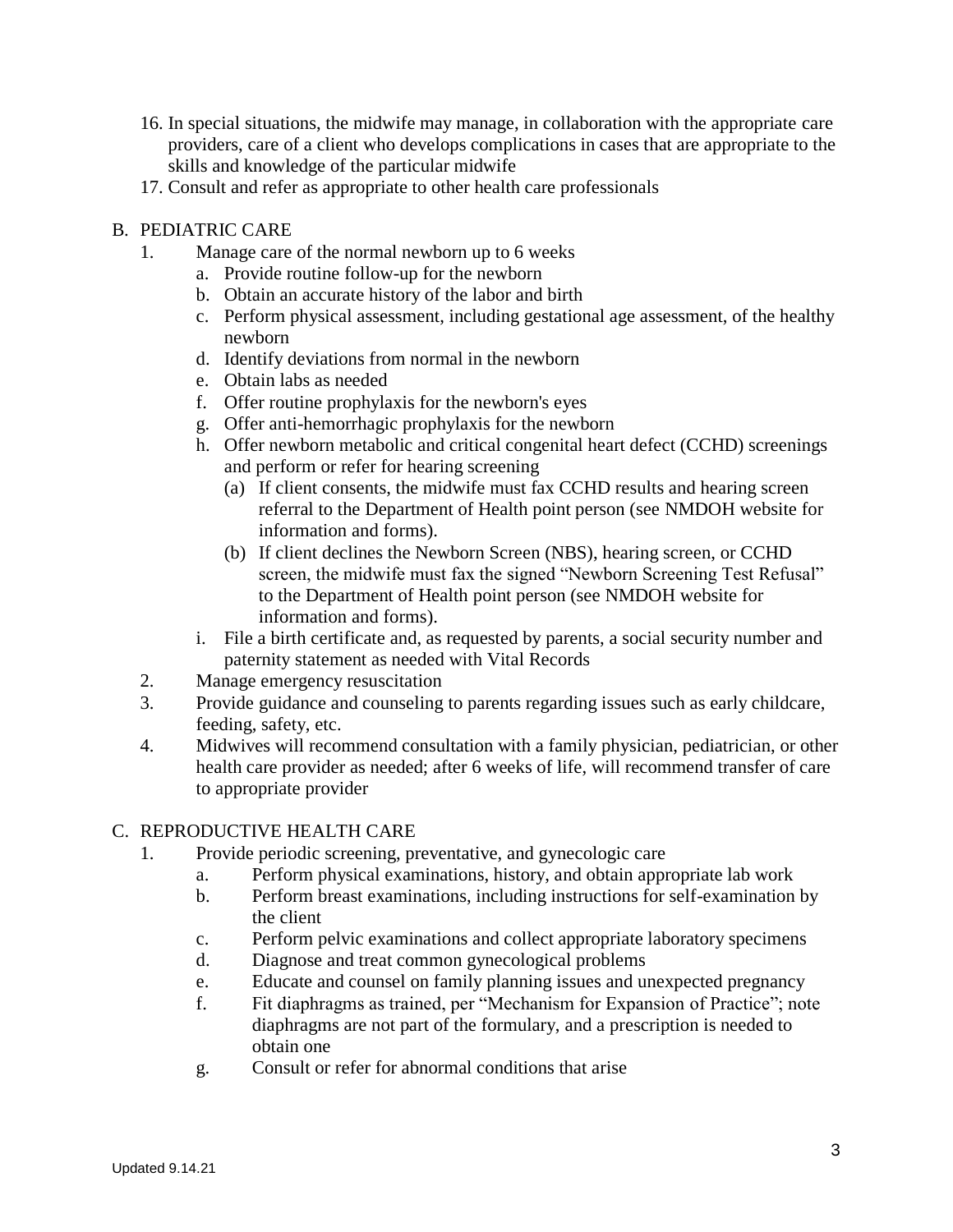- h. Develop a comprehensive plan of care on issues such as nutrition, exercise, family violence, relaxation, emotional health, and spiritual health
- i. Implement treatment for client and for other family members or sexual partners as appropriate
- j. Provide needed counseling and/or teaching
- 2. Consult and refer as necessary to other health care professionals

# **MIDWIFE AND CLIENT RIGHTS AND RESPONSIBILITIES**

A birth at home or in a birth center setting requires a high level of self-awareness, respect, and responsibility on the part of the client, the client's family and/or support system, and the midwife. Clients and midwives also have rights in the hospital care system.

## A. CLIENT RIGHTS

An ethical midwife will respect the personal rights of the midwife's clients, including the right to:

- 1. Be treated with respect, dignity, and without prejudice;
- 2. Informed consent concerning care and to have access to relevant information upon which to base decisions;
- 3. Freedom from coercion in decision-making;
- 4. To accept or decline treatment recommendations;
- 5. Full disclosure of the costs of care;
- 6. To know who will participate in the client's care and to obtain additional consultation of the client's choice;
- 7. Not be abandoned, neglected, or discharged from care without an opportunity to find other care or have appropriate closure;
- 8. Privacy as detailed by HIPAA, except where this right is preempted by law;
- 9. Timely access to midwifery records.

#### B. MIDWIFE RIGHTS

A midwife recognizes the importance of respect for the midwife's own rights as care provider, including the right to:

- 1. Refuse care to clients with whom no midwife/client relationship has been established;
- 2. Discharge clients from the midwife's care, provided adequate referral to other care is established;
- 3. Receive honest, relevant information from clients upon which to base care; and
- 4. Receive agreed upon (contracted) reasonable compensation for services rendered.

### C. CLIENT RESPONSIBILITY

A thorough commitment from the client and the client's family is necessary to ensure the safety and well-being of the client and infant. Most parents seeking to birth at home or in a birth center accept responsibility for their health and will share information with their provider(s) about changes and matters that may affect their pregnancy and birth. Maintaining communication is important to be able to respond appropriately to the particular needs a client may have during this special time of life. Midwives should share the following expectations with their clients, and consider adding this wording into their client contracts: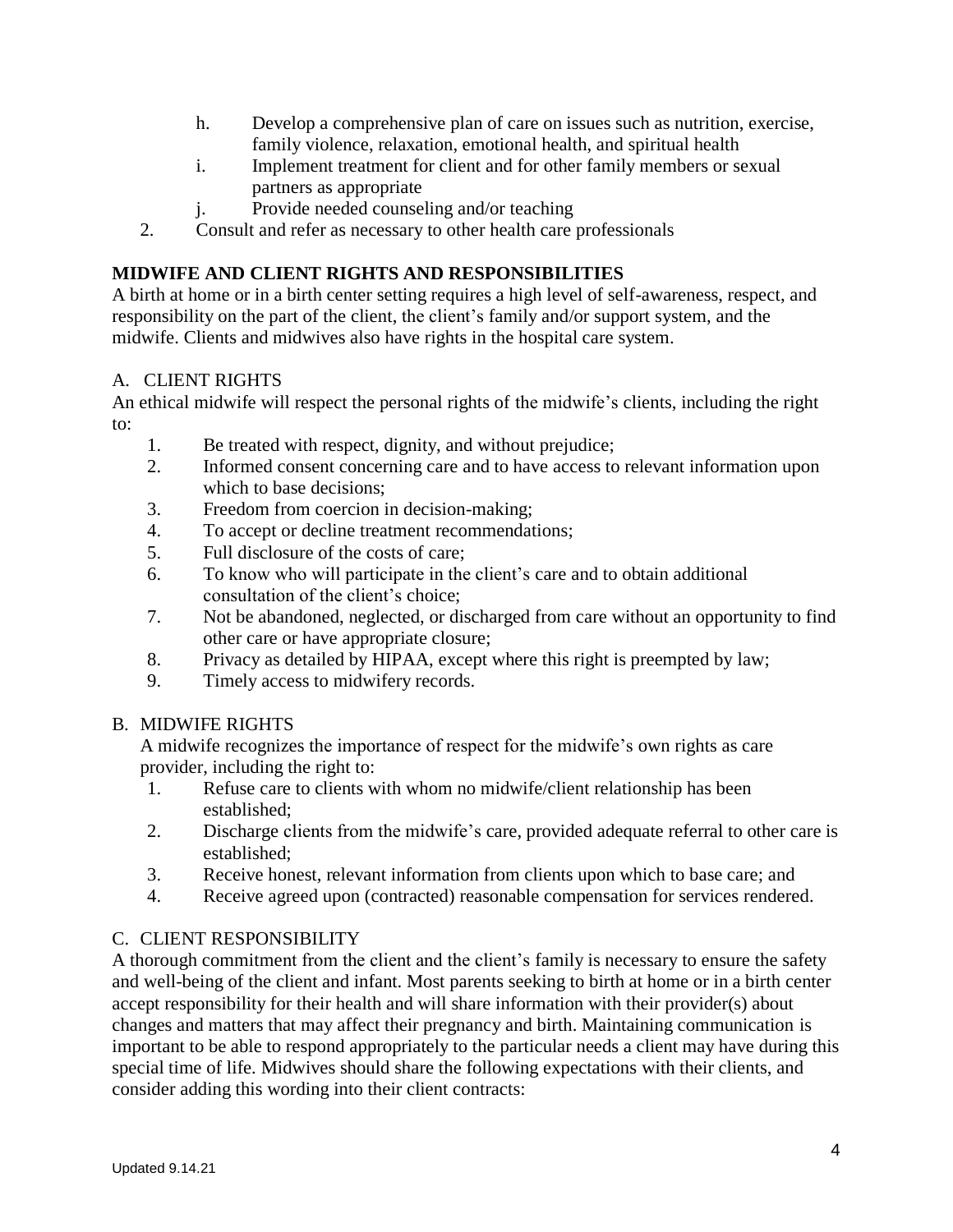A client will:

- 1. Disclose any medical history or current conditions that may influence whether or not they are an appropriate candidate for LM services;
- 2. Care for their physical, emotional, and spiritual health to the best of their ability;
- 3. Make a commitment to learn about their body, the antepartum changes that occur, the birth process, the postpartum period, and throughout the life cycle;
- 4. Work with the midwife to change or improve nutrition, health, and environment as needed;
- 5. Consider additional screening and tests or other health care provider visits as needed;
- 6. Communicate any concerns or changes that affect any aspect of care to provider(s);
- 7. Respect appointment schedule, changing times only when necessary and with suitable notification;
- 8. Discuss, sign, and abide by a financial agreement; and
- 9. Understand the boundaries and limitations of the care that can be provided by the LM in a community setting and that transport or transfer of care to another provider or facility may be necessary.

# D. MIDWIFE RESPONSIBILITY

A midwife recognizes certain responsibilities, including:

- 1. Respecting the normal birth process;
- 2. Honoring confidentiality of information and details of the client's condition;
- 3. Providing complete, accurate, and relevant information to the client (and obtaining a signed consent) so the client can make informed choices regarding health care;
- 4. Remaining responsible for the client when referring to another health care provider, until the client is either discharged or formally transferred;
- 5. Developing and utilizing a safe and efficient mechanism for consultation, collaboration and referral;
- 6. Continuing professional development through ongoing evaluation of knowledge and skills and continuing education, including study of subjects relevant to midwifery practice;
- 7. Knowing and complying with all legal requirements related to midwifery practice within the state of New Mexico;
- 8. Maintaining accountability for all midwifery care delivered under the midwife's supervision (assignment and delegation of duties to other midwives or apprentices should be equal to their educational preparation and demonstrated proficiency);
- 9. Accurately documenting the client's history, condition, physical progress, and other vital information obtained during client care;
- 10. Filing annual reports with the Maternal Health Program of the Department of Health;
- 11. Participating in Peer Review as a reviewer and/or a reviewee;
- 12. Being informed about and implementing safety and infection control methods for the protection of the client, babies, and their families as well as of the midwife, the midwife's family, other clients, and staff; and
- 13. Obtaining a signed authorization (when necessary) to release midwifery and medical records for the purpose of insurance reimbursement, medical consultation or referral, or for the client's own records.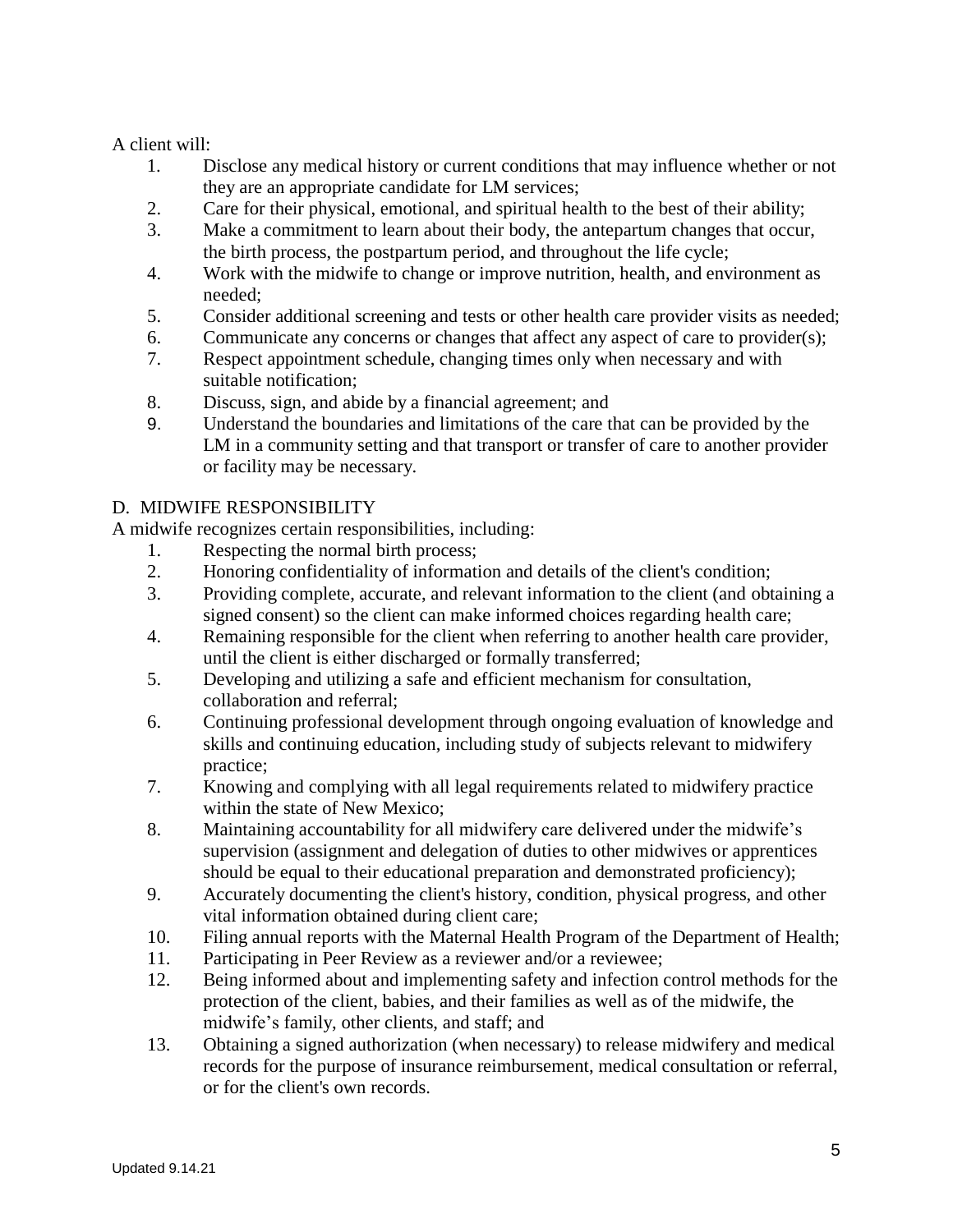## **DETERMINING APPROPRIATE CLIENT CARE PROVIDER**

The following is a list of conditions, which require primary care by a physician or nursemidwife, or factors, which require consultation, referral, or transfer of care. Maternal (and fetal) factors and conditions are listed first, followed by newborn factors and conditions.

#### A. CONDITIONS THAT REQUIRE PRIMARY CARE BY A PHYSICIAN OR NURSE-MIDWIFE

- 1. Chronic Medical Conditions
	- a. Cardiac disease (Class II or greater)
	- b. Diabetes Mellitus (DM) Type I
	- c. Diabetes Mellitus Type II not well controlled with diet
	- d. Hemoglobinopathies (carrier or disease, not trait)
	- e. Renal disease (chronic, diagnosed; not UTIs)
	- f. History of pulmonary embolism or deep vein thrombosis
	- g. Current chronic condition not well controlled: hyperthyroidism, seizures, lupus
	- h. Active tuberculosis
	- i. Active syphilis infection
	- j. Active gonorrhea infection at onset of labor
	- k. Positive HIV status or AIDS
	- l. Any other condition at midwife's discretion
- 2. Current Antepartum Conditions
	- a. Ectopic pregnancy or hydatidiform mole/molar pregnancy (suspected or confirmed)
	- b. Preeclampsia with or without severe features, HELLP syndrome, eclampsia
	- c. Placenta previa at onset of labor
	- d. Placental abruption
	- e. Primary genital/anal herpes simplex infection in the third trimester
	- f. Active genital/anal herpes simplex outbreak at onset of labor or at ROM
	- g. Positive Zika infection
	- h. Gestational diabetes not controlled by diet
	- i. Preterm labor or preterm premature rupture of membranes (PPROM) defined as <37 weeks gestation per verified EDD by LMP date, ultrasound assessment, and/or physical exam
	- j. Fetus in any presentation other than vertex at onset of labor
	- k. Signs and symptoms of uterine rupture
	- l. Multiple gestation
	- m. Any other condition at midwife's discretion
- 3. Previous Obstetrical History
	- a. Previous Rh sensitization
	- b. Previous cesarean with vertical uterine incision, inverted T uterine incision, or extension of the incision into the contractile portion of the uterus
	- c. Previous cesarean birth less than 18 months prior to EDD of current pregnancy
	- d. Two or more cesareans
	- e. Any other condition at midwife's discretion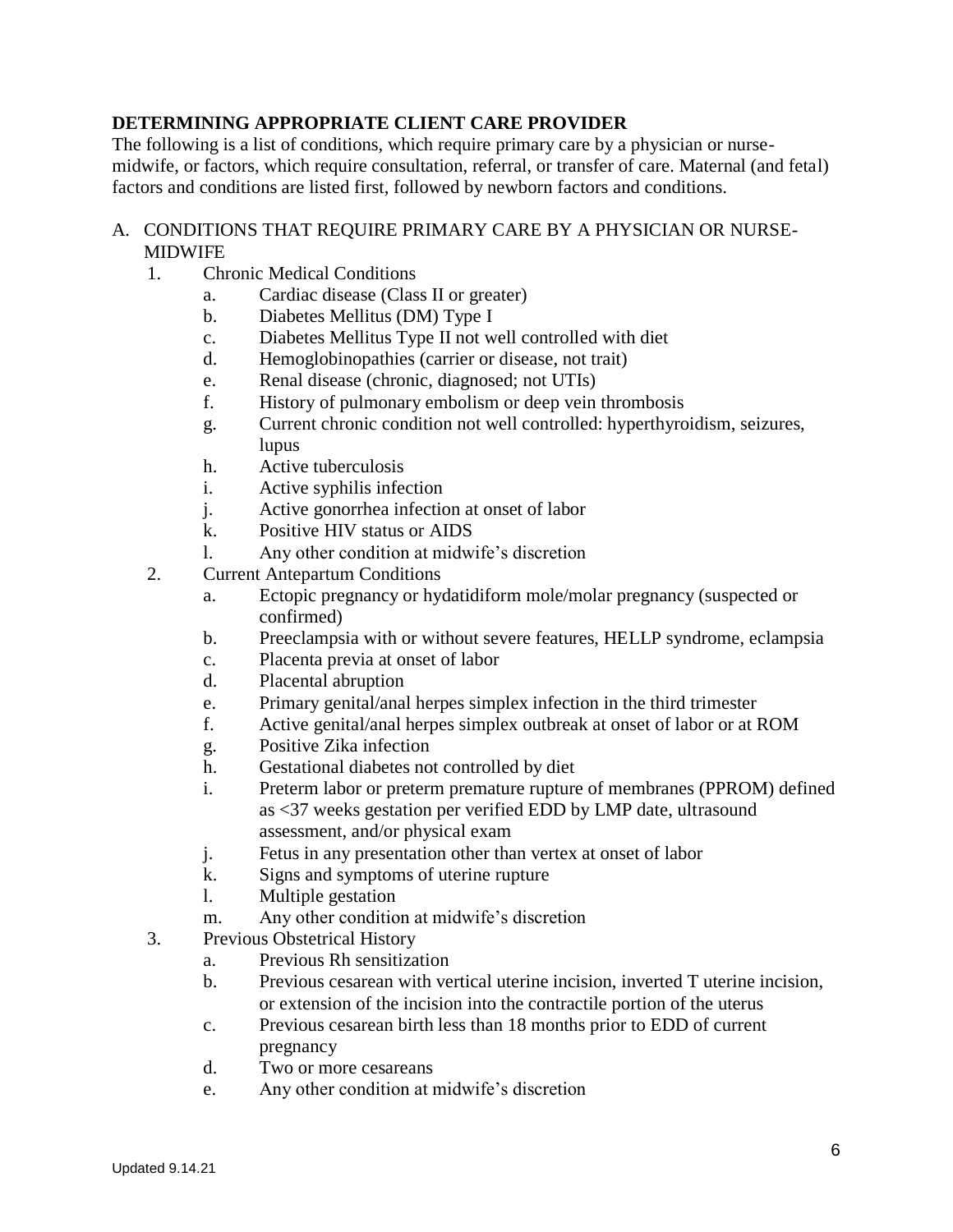- 4. Intrapartum
	- a. Prolonged rupture of membranes (> 24 hours) with no progress of labor
	- b. Placental abruption, if birth is not imminent
	- c. Severe bleeding prior to or during birth
	- d. Signs and symptoms of maternal infection
	- e. Maternal fever of 100.4° F for over 4 hours
	- f. Severe headache, visual disturbances, epigastric pain
	- g. Maternal respiratory distress
	- h. Significant meconium stained fluid when birth is not imminent
	- i. Cord prolapse when birth is not imminent
	- j. Persistent or recurrent fetal heart tones below 100 or above 160 or late decelerations when birth is not imminent, or other non-reassuring fetal heart rate patterns
	- k. Signs and symptoms of uterine rupture
	- l. Client desires consult or transfer
	- m. Any other factor at midwife's discretion

### B. CONDITIONS THAT REQUIRE CONSULTATION

- 1. Antepartum Factors
	- a. History of seizure disorder not on medication
	- b. Chronic hypertension
	- c. Gestational hypertension
	- d. Diabetes Mellitus Type II that is well controlled by diet
	- e. Gestational diabetes controlled by diet (transfer required otherwise)
	- f. Thrombophlebitis
	- g. Thrombocytopenia
	- h. Maternal anemia (Hgb <10, Hct <30%) unresponsive to treatment
	- i. Vomiting unresponsive to treatment
	- j. Persistent fever (unresponsive to treatment)
	- k. Serious maternal viral/bacterial infection at term unresponsive to treatment
	- l. Maternal rubella infection contracted in first or second trimester
	- m. Positive for Hepatitis B or C; severe symptoms of Hepatitis A
	- n. Primary genital herpes simplex infection (except in third trimester which necessitates a transfer)
	- o. UTI unresponsive to treatment
	- p. Adnexal mass or uterine fibroid
	- q. Positive and identifiable antibody screen
	- r. Oligohydramnios (documented)
	- s. Polyhydramnios (documented)
	- t. Continued vaginal bleeding before onset of labor with or without pain
	- u. Intrauterine growth restriction (IUGR), documented or suspected (size less than dates)
	- v. Postdates >42 weeks gestation (verified EDD by dates, ultrasound assessment and/or physical exam)
	- w. Signs of fetal distress or demise
	- x. Teratogenic exposure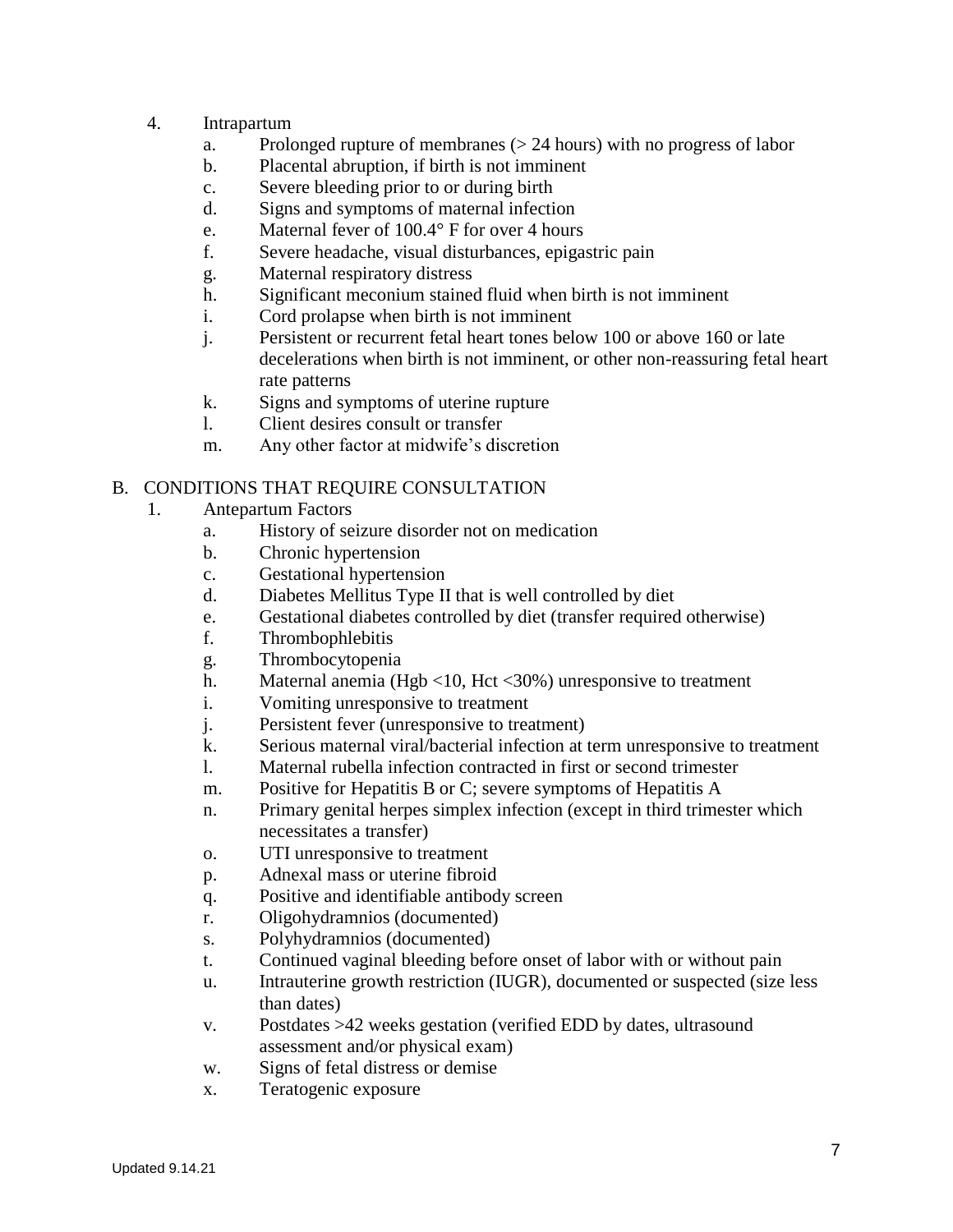- y. Current severe psychiatric condition requiring medication within a 6-month period prior to pregnancy
- z. Current drug or alcohol substance use disorder
- aa. History of uterine surgery other than cesarean section
- bb. History of uterine inversion
- cc. Any other condition at midwife's discretion
- 2. Intrapartum Factors
	- a. Client desires consult or transfer
	- b. Any other factor at midwife's discretion
- 3. Fetal Factors
	- a. Two-vessel umbilical cord
	- b. Documented fetal anomaly
	- c. Any other factor at midwife's discretion

#### C. POSTPARTUM FACTORS THAT REQUIRE IMMEDIATE TRANSFER

- 1. Maternal hemorrhage not responsive to interventions
- 2. Third or fourth degree perineal laceration
- 3. Signs of infection not responsive to treatment
- 4. Retained placenta
- 5. Placenta accreta
- 6. Hematoma increasing in size or pain
- 7. Uterine inversion or prolapse
- 8. Any other factor at midwife's discretion

#### D. NEWBORN FACTORS THAT REQUIRE IMMEDIATE TRANSFER

- 1. Neonatal distress not responsive to interventions
- 2. Seizures
- 3. Any other factor at midwife's discretion

#### E. NEWBORN FACTORS THAT REQUIRE CONSULTATION

- 1. Fails to urinate or move bowels within 24 hours
- 2. Low birth weight (less than 2500 g)
- 3. Obvious anomaly or injury
- 4. Respiratory distress or abnormal respiratory patterns
- 5. Cardiac irregularities
- 6. Prolonged pale, cyanotic, or gray color
- 7. Abnormal cry
- 8. Jaundice within 24 hours of birth
- 9. Hyperbilirubinemia
- 10. Lethargy
- 11. Edema
- 12. Signs of hypoglycemia
- 13. Abnormal facial structure
- 14. Abnormal body temperature
- 15. Poor feeding
- 16. Maternal hepatitis B or C infection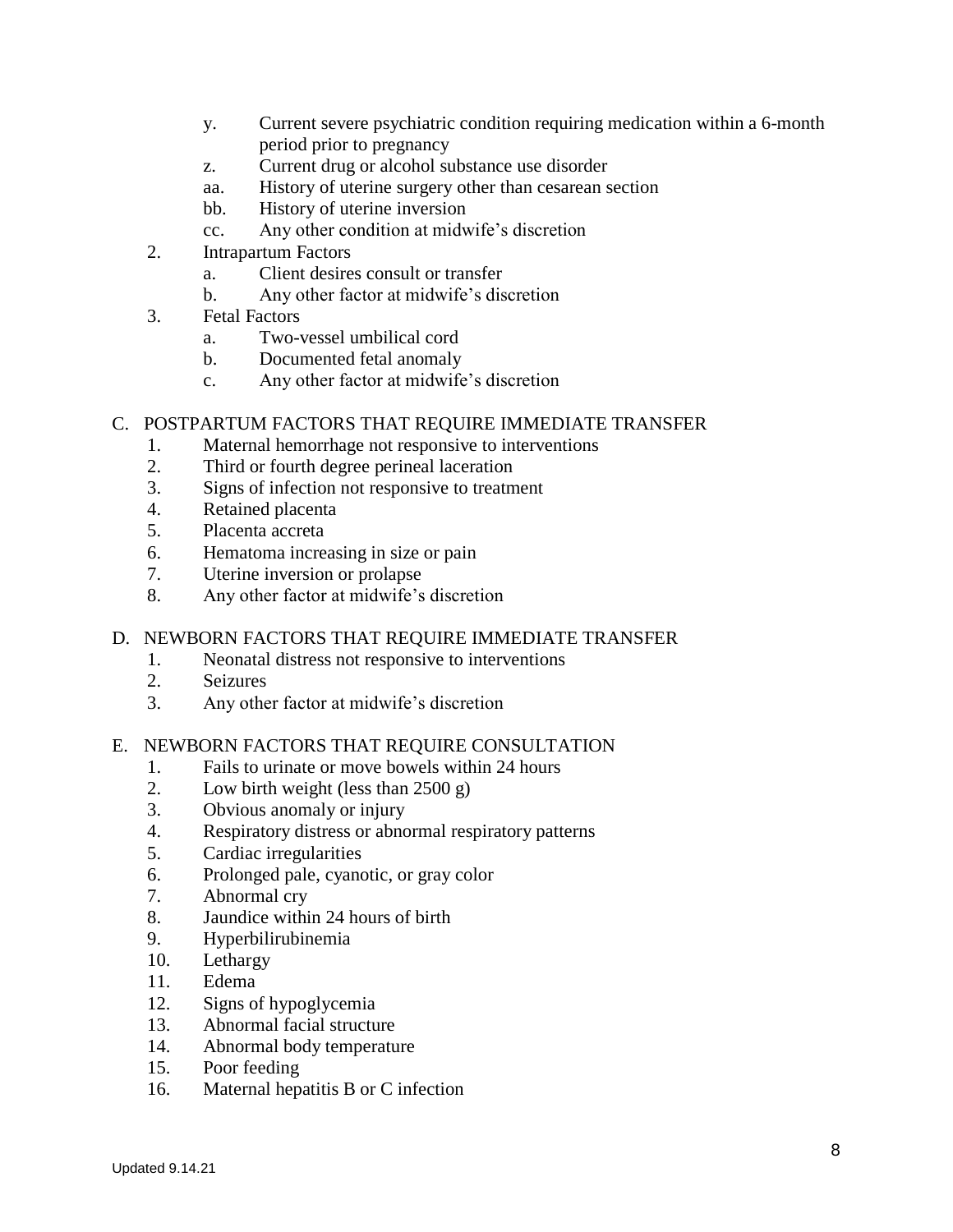17. Any other factor at midwife's discretion

## **EVENTS THAT REQUIRE REPORTING TO THE DEPARTMENT OF HEALTH**

Licensed midwives practicing in New Mexico are required to report and submit for review any cases that fall into the event categories listed within this section. The listed events trigger a required case review process by the NMDOH's Maternal Health Program. It is the midwife's responsibility to report and provide any required documentation for all reportable cases of any client for whom the midwife provided care for during the perinatal period, whether the client's care was transferred or not. Any report provided pursuant to this section is confidential to the extent of federal and state patient confidentiality laws.

### A. IMMEDIATE REPORTING REQUIRED FOR MORTALITY EVENTS

- 1. Maternal death within 42 days of delivery (during 6-week postpartum period)
- 2. Neonatal death within 28 days of birth
- 3. IUFD or stillborn at 20 weeks gestation or more, or, if gestational age is unknown, when the fetus weighs greater than or equal to 350 grams
- 4. Immediate reporting is defined as within 48 hours of the event per the LM Rule

## B. REPORTABLE EVENT REPORTING PROCESS

- 1. Per above requirements for reporting timeframe, LM should contact the NMDOH Maternal Health Program by email or phone call
- 2. LMs will be asked to provide:
	- a. Name and date of birth of the client, date of incident including delivery and/or death, and any hospitals or outside entities involved in the care of the client
	- b. Any and all client records for the case
- 3. NMDOH will be responsible for requesting records from hospitals or other applicable entities (i.e. Office of Medical Investigator).
- 4. All cases will be reviewed by the Maternal Health Program.
	- a. The case will be brought to the LM Advisory Board to be heard by the Maternal Health Program and Board in a closed session format at a regularly scheduled or special meeting
	- b. If warranted, disciplinary action and proceedings will be conducted according to the LM Rule, 16.11.3.9 NMAC "Disciplinary Action"
	- c. If no disciplinary action is warranted, the case will be closed, and the LM will be notified via a USPS-posted letter

### **LICENSED MIDWIFE FORMULARY**

As independent health care practitioners, licensed midwives may procure, carry, and administer the approved formulary medications as needed for safe practice. Licensed midwives (LMs) may also carry and administer additional medications as ordered by a provider with prescriptive authority or by the Department of Health Maternal Health Program in the case of an emergency community health initiative. For updated information regarding procurement and administrative authority, contact the Department of Health Maternal Health Program.

The table below shows the approved drugs—and their respective indications, doses, routes of administration, and durations of treatment—that it is best practice for LMs to carry and be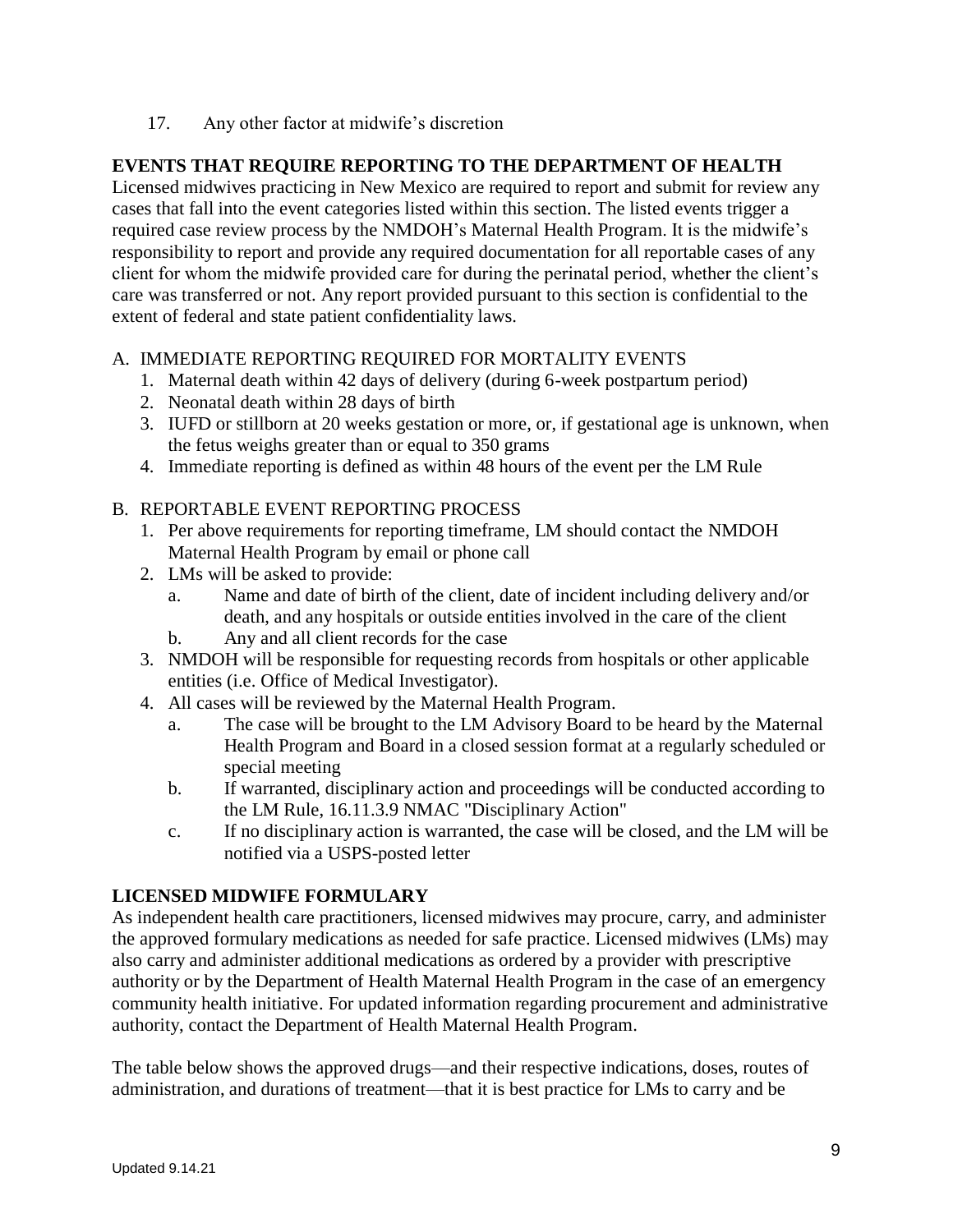prepared to administer if needed. LMs are advised to assess for client medication allergies prior to administration of drug(s).

| <b>Drug</b>        | <b>Indication</b>          | <b>Dose</b>                                                                                                                                                                         | <b>Route of</b><br><b>Administratio</b><br>$\mathbf n$ | <b>Duration of</b><br><b>Treatment</b>                                                                                |
|--------------------|----------------------------|-------------------------------------------------------------------------------------------------------------------------------------------------------------------------------------|--------------------------------------------------------|-----------------------------------------------------------------------------------------------------------------------|
| Oxygen             | Maternal/Fetal<br>distress | $0.5$ L/min<br>increased as<br>needed to max                                                                                                                                        | Mask or bag<br>and mask                                | Until stabilization<br>is achieved or<br>transfer of care is<br>complete; refer to<br>"Oxygen in<br>Labor" in Part VI |
|                    | Neonatal<br>resuscitation  | $10-15L/min$<br>Amount as<br>needed per<br><b>NRP</b><br>guidelines                                                                                                                 |                                                        |                                                                                                                       |
| Oxytocin (Pitocin) | Active<br>management of    | 10 units                                                                                                                                                                            | IM                                                     | Immediately<br>postpartum or<br>with delivery of<br>anterior shoulder                                                 |
|                    | third stage                | 20 units in $1 L$<br>NS or LR;<br>Initial bolus<br>rate (500-1000<br>ml/hour) for<br>30 minutes<br>followed by a<br>maintenance<br>rate of 125<br>ml/hour for the<br>next 3.5 hours | IV infusion                                            |                                                                                                                       |
| Oxytocin (Pitocin) | Postpartum<br>hemorrhage   | 10 units                                                                                                                                                                            | IM                                                     | Until stabilization<br>is achieved or<br>transfer of care is<br>complete                                              |
|                    |                            | Add 20-40<br>units; not to<br>exceed 40<br>units; to 1000<br>mL of NS or<br>LR and infuse<br>at necessary<br>rate to control<br>uterine atony                                       | IV infusion                                            |                                                                                                                       |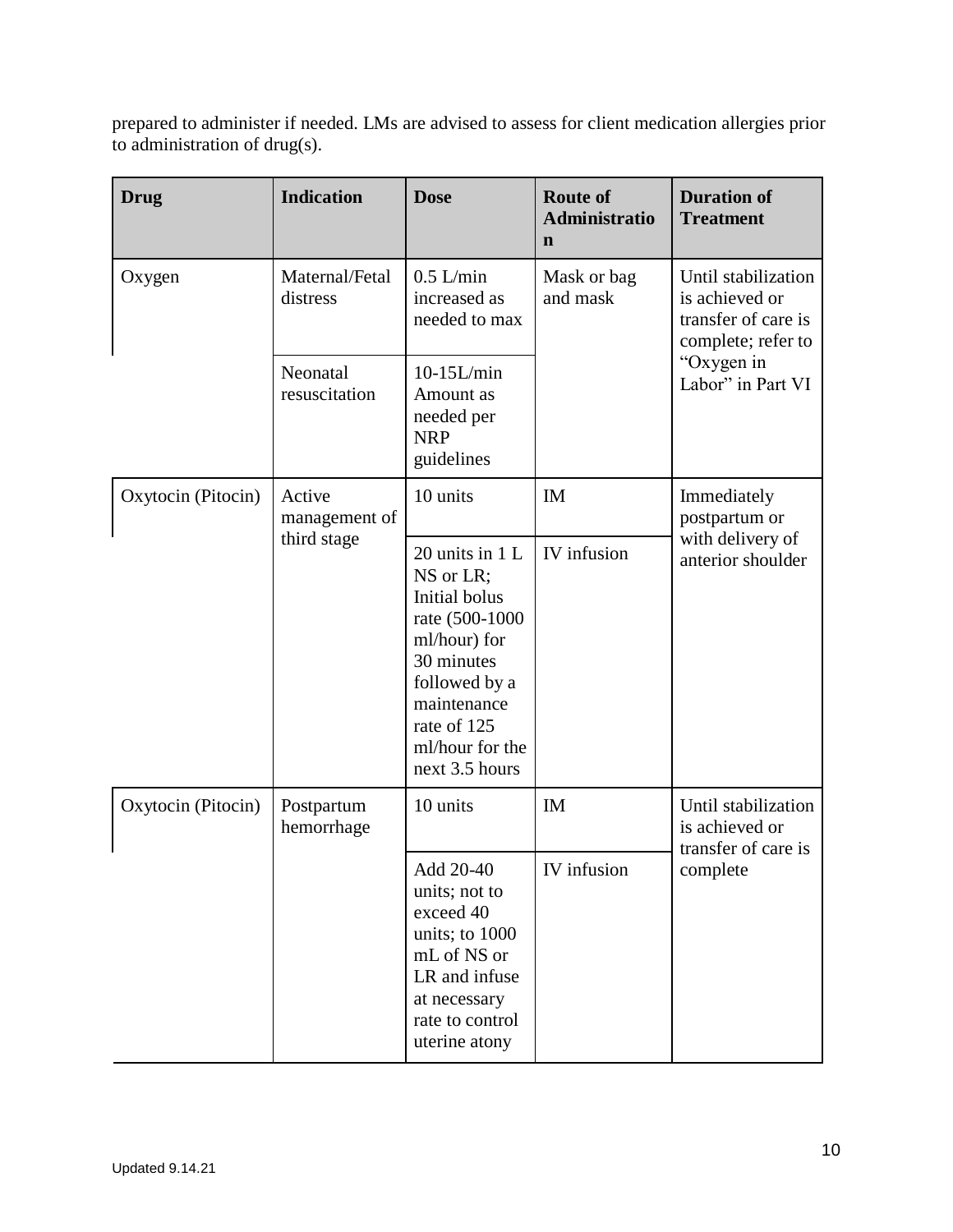| Misoprostol <sup>1</sup>         | Active<br>management of<br>third stage                                                           | $600$ mcg                                                                                 | Orally                               | Immediately<br>postpartum or<br>with delivery of<br>anterior shoulder,<br>if Pitocin is not<br>available $(2nd$<br>line)                                    |
|----------------------------------|--------------------------------------------------------------------------------------------------|-------------------------------------------------------------------------------------------|--------------------------------------|-------------------------------------------------------------------------------------------------------------------------------------------------------------|
| Misoprostol <sup>1</sup>         | Postpartum<br>hemorrhage                                                                         | $800$ mcg                                                                                 | Sublingual                           | Until stabilization<br>is achieved or<br>transfer of care is<br>complete                                                                                    |
| Methylergonovine<br>(Methergine) | Postpartum<br>hemorrhage                                                                         | $0.2$ mg<br>max 0.6 mg (3<br>doses)                                                       | IM or orally                         | Single dose; may<br>be repeated every<br>6 hours up to a<br>max of 3 doses;<br>contraindicated in<br>hypertension and<br>before delivery of<br>the placenta |
| Lidocaine HCI 1%                 | Local<br>anesthetic for<br>use during<br>postpartum<br>repair of<br>lacerations or<br>episiotomy | Maximum<br>$<$ 25mL;<br>Use as needed                                                     | Percutaneous<br>infiltration only    | Completion of<br>repair                                                                                                                                     |
| Lidocaine 2% gel                 | Local<br>anesthetic for<br>use during<br>postpartum<br>repair of<br>lacerations or<br>episiotomy | Maximum 600<br>mg in 12<br>hours;<br>Use as needed                                        | Topical                              | Completion of<br>repair                                                                                                                                     |
| Penicillin $G^2$                 | Group B Strep<br>Prophylaxis<br>only                                                             | 5 million units<br>initial dose,<br>then 2.5<br>million units q<br>4 hours until<br>birth | IV in $3100$ mL<br>LR, NS or<br>D5LR | Prophylactic<br>treatment through<br>end of delivery                                                                                                        |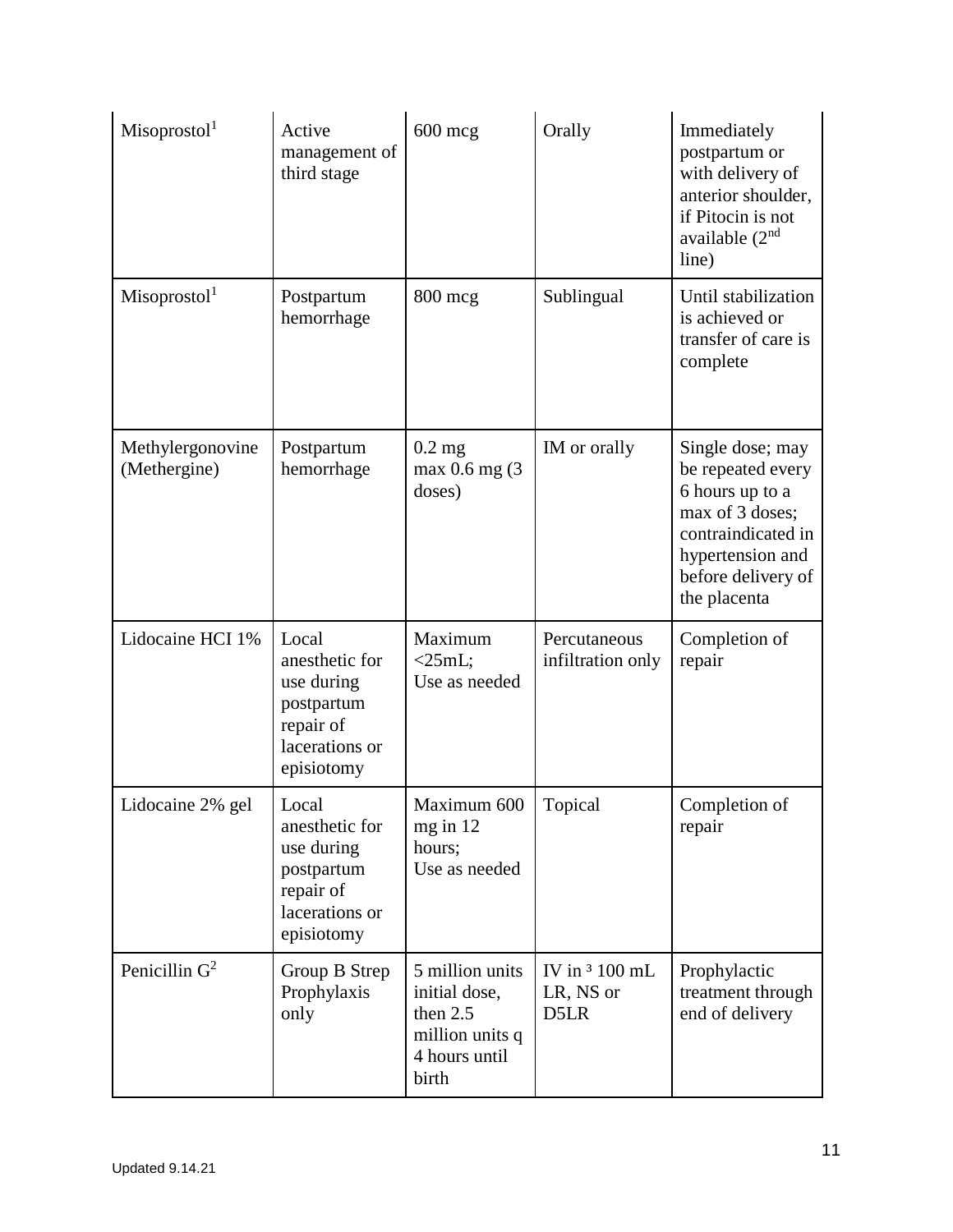| Ampicillin<br>Sodium <sup>3</sup>                      | Group B Strep<br>Prophylaxis<br>only                                                                  | 2g initial dose,<br>then $1g q 4$<br>hours until<br>birth  | IV in 3 100 mL<br><b>NS</b>         | Prophylactic<br>treatment through<br>end of delivery                                                          |
|--------------------------------------------------------|-------------------------------------------------------------------------------------------------------|------------------------------------------------------------|-------------------------------------|---------------------------------------------------------------------------------------------------------------|
| Cefazolin Sodium <sup>4</sup>                          | Group B Strep<br>Prophylaxis<br>only                                                                  | 2g initial dose,<br>then $1g q 8$<br>hours until<br>birth  | IV in 3 100 mL<br>LR, NS or<br>D5LR | Prophylactic<br>treatment through<br>end of delivery                                                          |
| Clindamycin<br>Phosphate <sup>5</sup>                  | Group B Strep<br>Prophylaxis<br>only, if<br>sensitive to<br>clindamycin<br><b>AND</b><br>erythromycin | 900 mg q 8<br>hours                                        | IV in 3 100 mL<br>LR or NS          | Prophylactic<br>treatment through<br>end of delivery                                                          |
| Epinephrine<br>(EpiPen)                                | Maternal<br>treatment or<br>post-exposure<br>prevention of<br>severe allergic<br>reactions            | $0.3$ mg                                                   | $SC/IM \times 1$                    | May repeat dose<br>$x1$ after 5-15<br>minutes;<br>Administer first<br>dose then<br>immediately<br>request EMS |
| Diphenhydramine                                        | Treatment or<br>post-exposure<br>prevention of<br>allergic<br>reactions                               | 25 mg-50 mg                                                | Orally                              | As needed;<br>Not to be used in<br>place of<br>Epinephrine                                                    |
| <b>Lactated Ringer</b><br>(LR)                         | To achieve<br>maternal<br>stabilization or<br>hydration                                               | Appropriate<br>volume to treat<br>to client's<br>condition | IV catheter                         | Until stabilization<br>is achieved or<br>transfer to a<br>hospital is<br>complete                             |
| 5% Dextrose in<br>Lactated Ringer's<br>solution (D5LR) | To achieve<br>maternal<br>stabilization                                                               | Appropriate<br>volume to treat<br>to client's<br>condition | IV catheter                         | Until stabilization<br>is achieved or<br>transfer to a<br>hospital is<br>complete                             |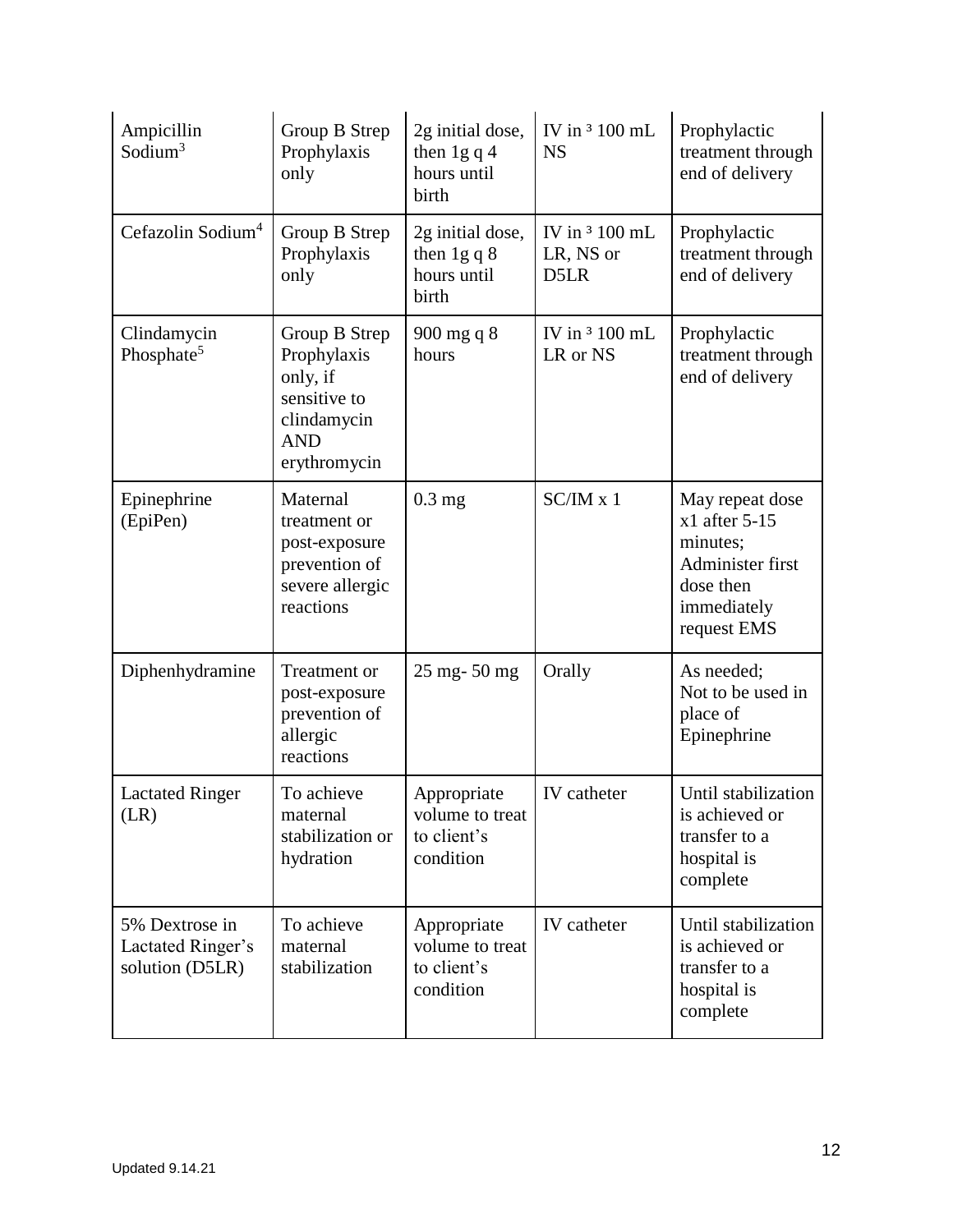| 0.9% Sodium<br>Chloride (NS)                               | To achieve<br>maternal<br>stabilization or<br>hydration                                                                                                            | Appropriate<br>volume to treat<br>to client's<br>condition                                                                                                       | IV catheter                                                                                          | Through end of<br>delivery                                                                                                                                                                                                                                                                          |
|------------------------------------------------------------|--------------------------------------------------------------------------------------------------------------------------------------------------------------------|------------------------------------------------------------------------------------------------------------------------------------------------------------------|------------------------------------------------------------------------------------------------------|-----------------------------------------------------------------------------------------------------------------------------------------------------------------------------------------------------------------------------------------------------------------------------------------------------|
| Sterile H2O                                                | Relief of back<br>labor                                                                                                                                            | $0.1 - 0.5$ cc at<br>the 4 corners<br>of the sacrum,<br>should be<br>administered<br>rapidly, one<br>after another,<br>over a 30 to 90<br>second total<br>period | Subdermal,<br>using TB<br>syringe and<br>needle, into<br>appropriate<br>points in a<br>client's back | Duration of pain<br>relief is 2-4 hours                                                                                                                                                                                                                                                             |
| Inactive Influenza<br>Vaccine                              | Prevent flu,<br>make flu less<br>severe if client<br>is symptomatic<br>or tests<br>positive to flu,<br>and<br>to keep from<br>spreading flu<br>to<br>family/others | $0.5$ mL                                                                                                                                                         | <b>IM</b>                                                                                            | Given as single<br>dose to adult<br>during influenza<br>season (usually<br>October-May);<br>can be given<br>every season; can<br>be given in any<br>trimester                                                                                                                                       |
| Diphtheria,<br>Tetanus, and<br>Pertussis Vaccine<br>(Tdap) | Administered<br>to pregnant<br>person to<br>protect the<br>newborn baby<br>against<br>pertussis                                                                    | $0.5$ mL                                                                                                                                                         | <b>IM</b>                                                                                            | Pregnant people<br>should receive a<br>single dose of<br>Tdap during<br>every pregnancy,<br>preferably at 27<br>through 36 weeks<br>gestation. Tdap is<br>recommended in<br>the immediate<br>postpartum<br>period for those<br>who have not<br>received Tdap<br>during the<br>pregnancy or<br>whose |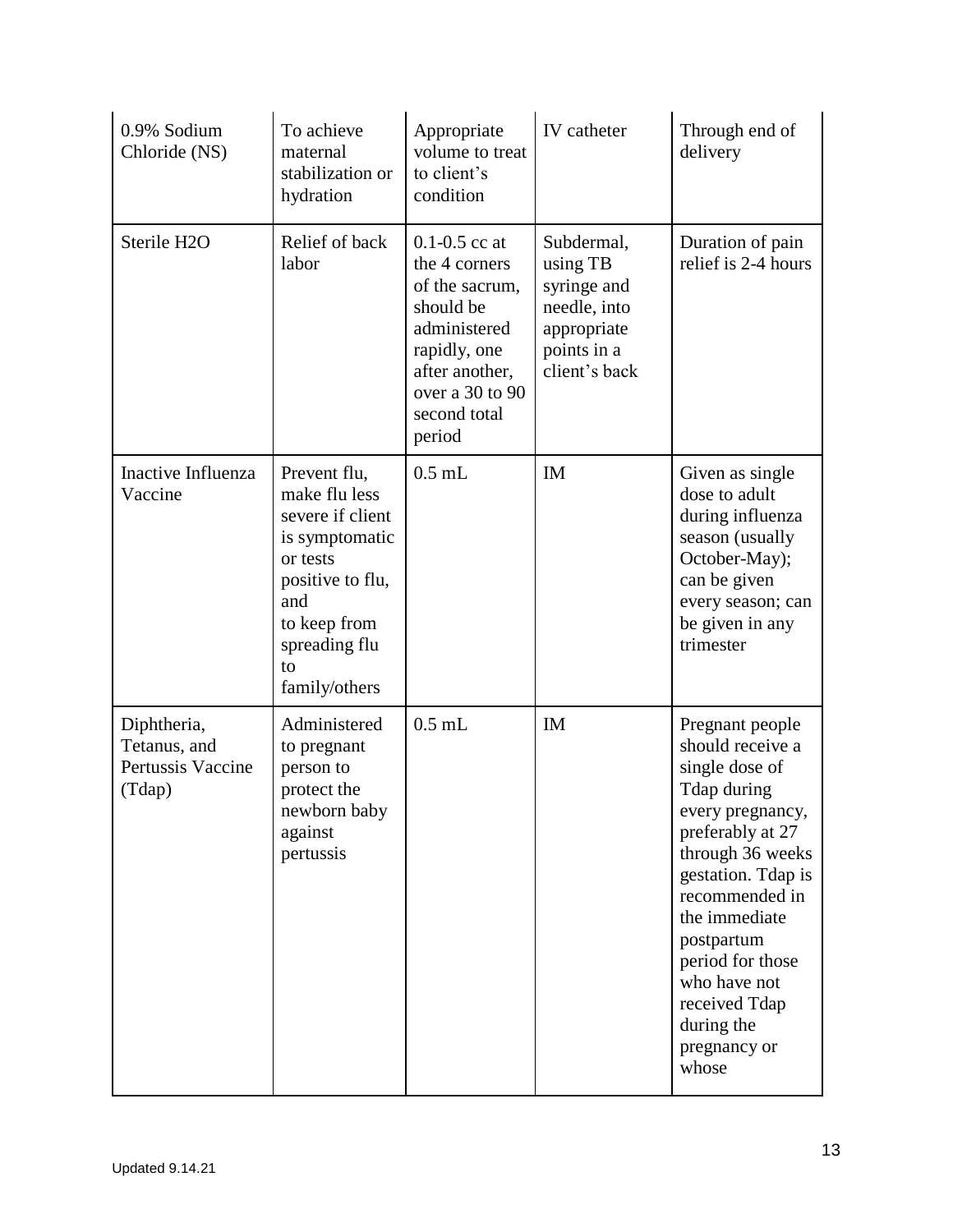|                                          |                                                                                                                      |          |    | vaccination status<br>is unknown.                                                                                                                                                                                                                                     |
|------------------------------------------|----------------------------------------------------------------------------------------------------------------------|----------|----|-----------------------------------------------------------------------------------------------------------------------------------------------------------------------------------------------------------------------------------------------------------------------|
| $Rh(D)$ Immune<br>Globulin               | Prevention of<br>Rh(D)<br>sensitization in<br>$Rh(D)$ negative<br>people                                             | 300mcg   | IM | Rh(D) negative,<br>antibody negative<br>pregnant people<br>within 72 hours<br>of spontaneous<br>bleeding or<br>abdominal<br>trauma or<br>prophylactically<br>in the 2nd<br>trimester or after<br>birth (before 72<br>hours have<br>passed) with Rh<br>positive infant |
| Hepatitis B<br>Immune Globulin<br>(HBIG) | Post-exposure<br>prophylaxis for<br>infants exposed<br>to hepatitis B<br>(i.e. client is<br>hepatitis B<br>positive) | $0.5$ ml | IM | Should be<br>administered to<br>infant after<br>physiologic<br>stabilization of<br>the infant and<br>preferably within<br>12 hours of birth                                                                                                                           |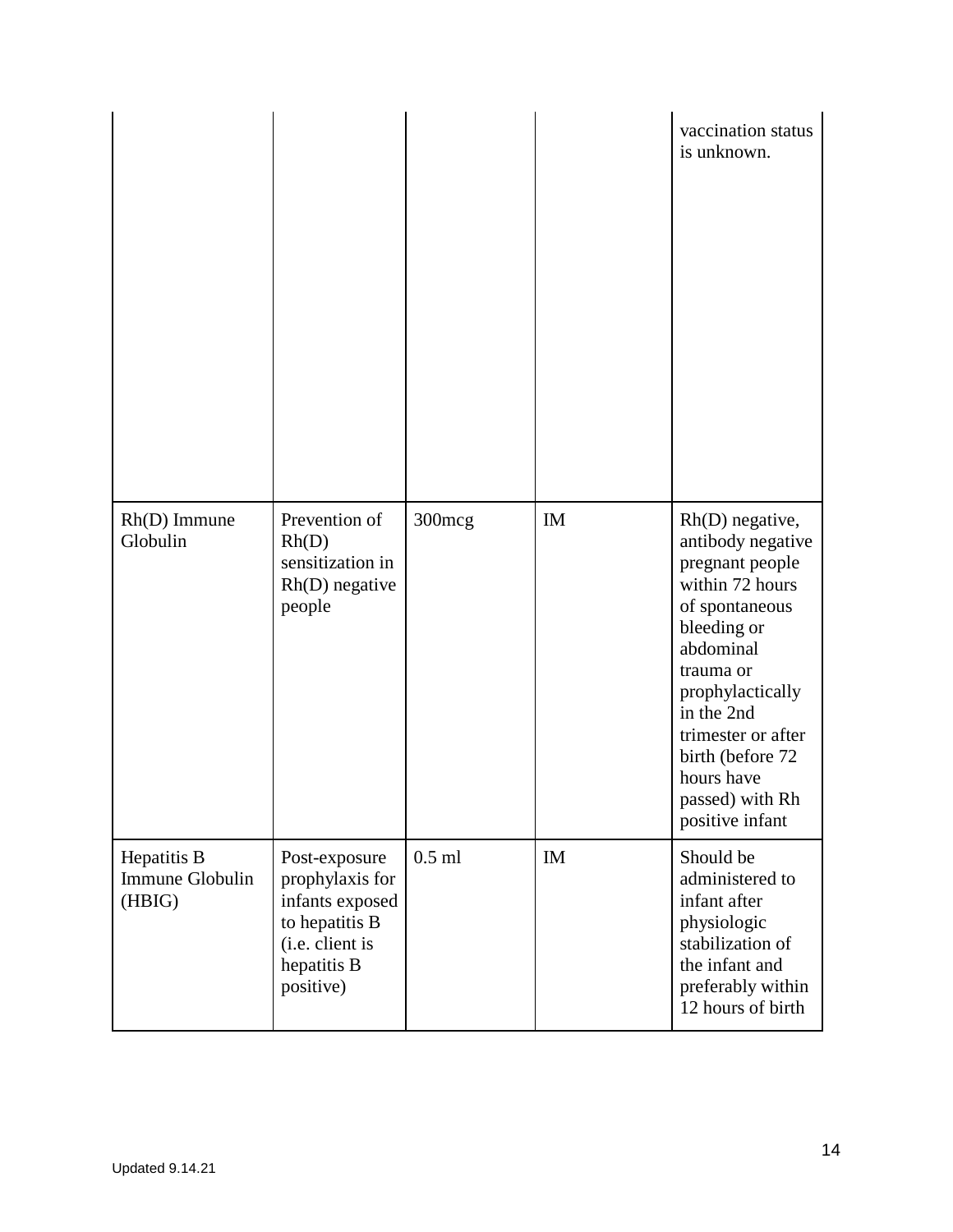| Hepatitis B<br>Vaccine                         | Prevention of<br>hepatitis B<br>infection in all<br>infants; post-<br>exposure<br>prophylaxis for<br>infants exposed<br>to hepatitis B<br>(i.e. client is<br>hepatitis B<br>positive) | $0.5$ ml of<br>vaccine (10<br>ug) each | IM        | The 1st dose<br>should be given<br>to infant within 1<br>day of birth and<br>may be given<br>concurrently with<br>HBIG but at a<br>separate site; the<br>$2nd$ and $3rd$ doses<br>should be given<br>at 1 month and 6<br>months,<br>respectively, after<br>the 1st dose;<br>these can be<br>administered by<br>pediatric care<br>provider |
|------------------------------------------------|---------------------------------------------------------------------------------------------------------------------------------------------------------------------------------------|----------------------------------------|-----------|-------------------------------------------------------------------------------------------------------------------------------------------------------------------------------------------------------------------------------------------------------------------------------------------------------------------------------------------|
| Phylloquinone<br>(Vitamin K1)                  | Prophylaxis for<br>Vitamin K<br>deficiency<br>bleeding                                                                                                                                | $1 \text{ mg}$                         | <b>IM</b> | 1 dose to infant<br>postpartum                                                                                                                                                                                                                                                                                                            |
| 0.5%<br>Erythromycin<br>Ophthalmic<br>Ointment | Prophylaxis of<br>Neonatal<br>Ophthalmia                                                                                                                                              | 1 cm ribbon in<br>each eye             | Topical   | 1 dose to infant<br>postpartum                                                                                                                                                                                                                                                                                                            |
| <b>Various Sutures</b>                         | Repair of<br>lacerations or<br>episiotomy                                                                                                                                             |                                        |           | As needed                                                                                                                                                                                                                                                                                                                                 |

<sup>1</sup>Appropriate off label use

<sup>2</sup>Recommended antibiotic for prophylactic treatment of GBS as appropriate for client

<sup>3</sup>Alternative antibiotic for prophylactic treatment of GBS as appropriate for client

<sup>4</sup>Recommended antibiotic for prophylactic treatment of GBS for clients with penicillin allergy with low risk for anaphylaxis

<sup>5</sup>Recommended antibiotic for prophylactic treatment of GBS for clients with penicillin allergy with high risk for anaphylaxis

# **PROCESS FOR FORMULARY REVISIONS**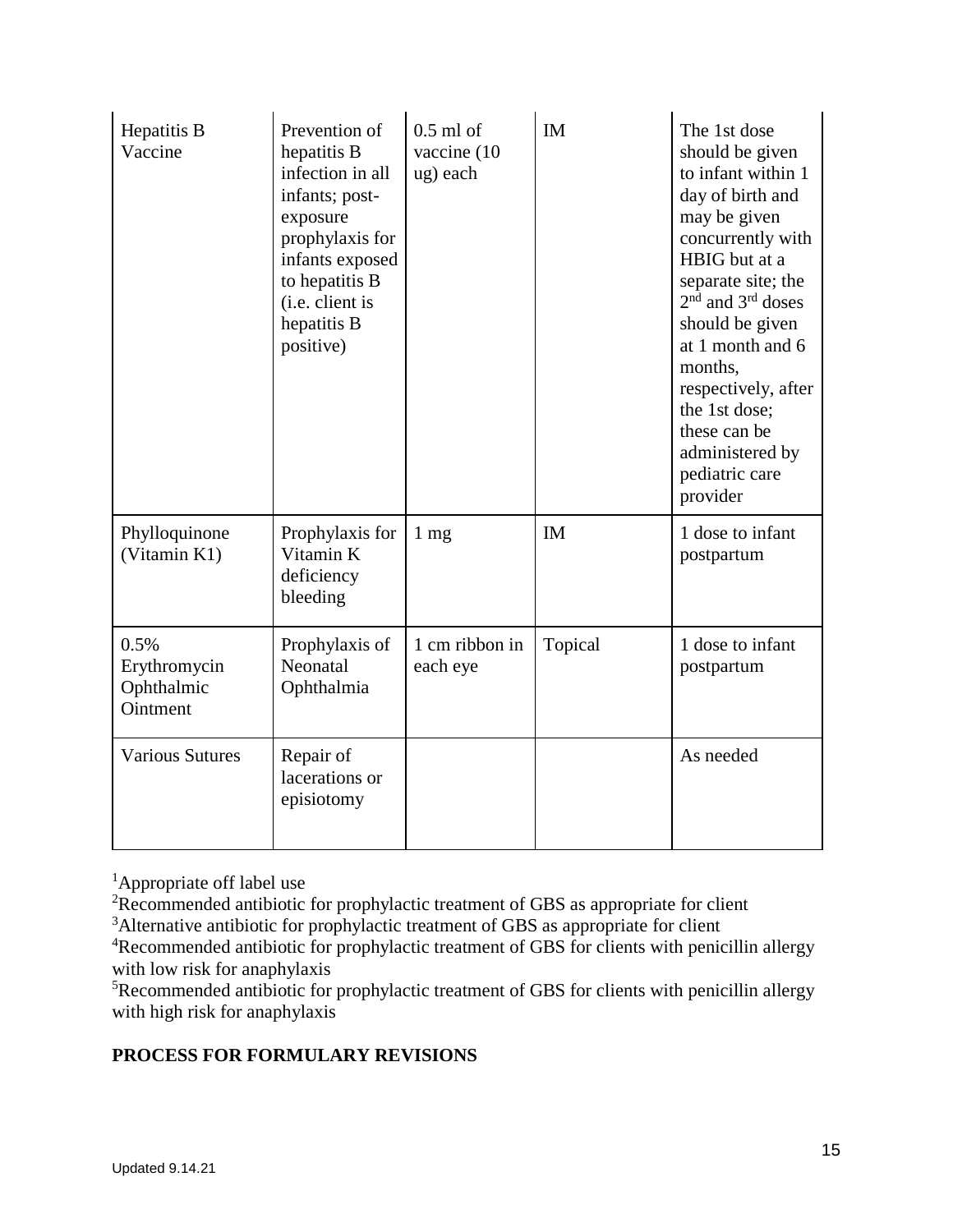It is understood that a formulary will evolve over time given new research, drugs, and availability and shortages of listed medications. For this reason, formulary changes are expected and accepted for consideration through the following process.

- A. Any proposed changes are formally requested through the Maternal Health Program and the LM Advisory board.
- B. Upon recommendation from the LM Advisory Board, the proposed changes are forwarded to the Department of Health Maternal Health Program for review.
- C. After final approval for the proposed change to the formulary by the Department, the approved changes will be integrated into these Department of Health Practice Guidelines for New Mexico Licensed Midwives without need for secondary approval by the LM Advisory Board.

#### **SAFE STORAGE, TRANSPORTATION, AND DISPOSAL OF FORMULARY** A. STORING FORMULARY DRUGS

A licensed midwife must store all formulary drugs in secure areas suitable for preventing unauthorized access and for ensuring a proper environment for the preservation of the drugs.

- 1. Licensed midwives may carry formulary drugs to the home setting while providing care within the course and scope of the practice of midwifery.
- 2. The licensed midwife must promptly return the formulary drugs to the secure area when the licensed midwife has finished using them for patient care.

# B. DISPOSING OF FORMULARY DRUGS

A licensed midwife must dispose of formulary drugs using means that are reasonably calculated to guard against unauthorized access and harmful excretion of the drugs into the environment. The means that may be used include, without limitation:

- 1. Transferring the drugs to an authorized collector for disposal; U.S. Drug Enforcement Agency (DEA) authorized collectors safely and securely collect and dispose of pharmaceuticals containing controlled substances and other medicines (see DEA website for disposal information);
- 2. Medicine take-back programs: The DEA periodically hosts National Prescription Drug Take-Back events where collection sites are set up in communities nationwide for safe disposal of prescription drugs;
- 3. Removing the drugs from their original containers, mixing them with an undesirable substance such as coffee grounds or kitty litter, putting them in impermeable, nondescript containers such as empty cans or sealable bags, and throwing the containers in the trash; or
- 4. Flushing the drugs down the toilet if the accompanying patient information instructs that it is safe to do so.

### **MIDWIFERY INSTRUCTOR/PRECEPTOR REGISTRATION**

In the state of New Mexico, LMs wishing to teach midwifery to an apprentice or student midwife are required to register with the Department of Health to become an Approved Preceptor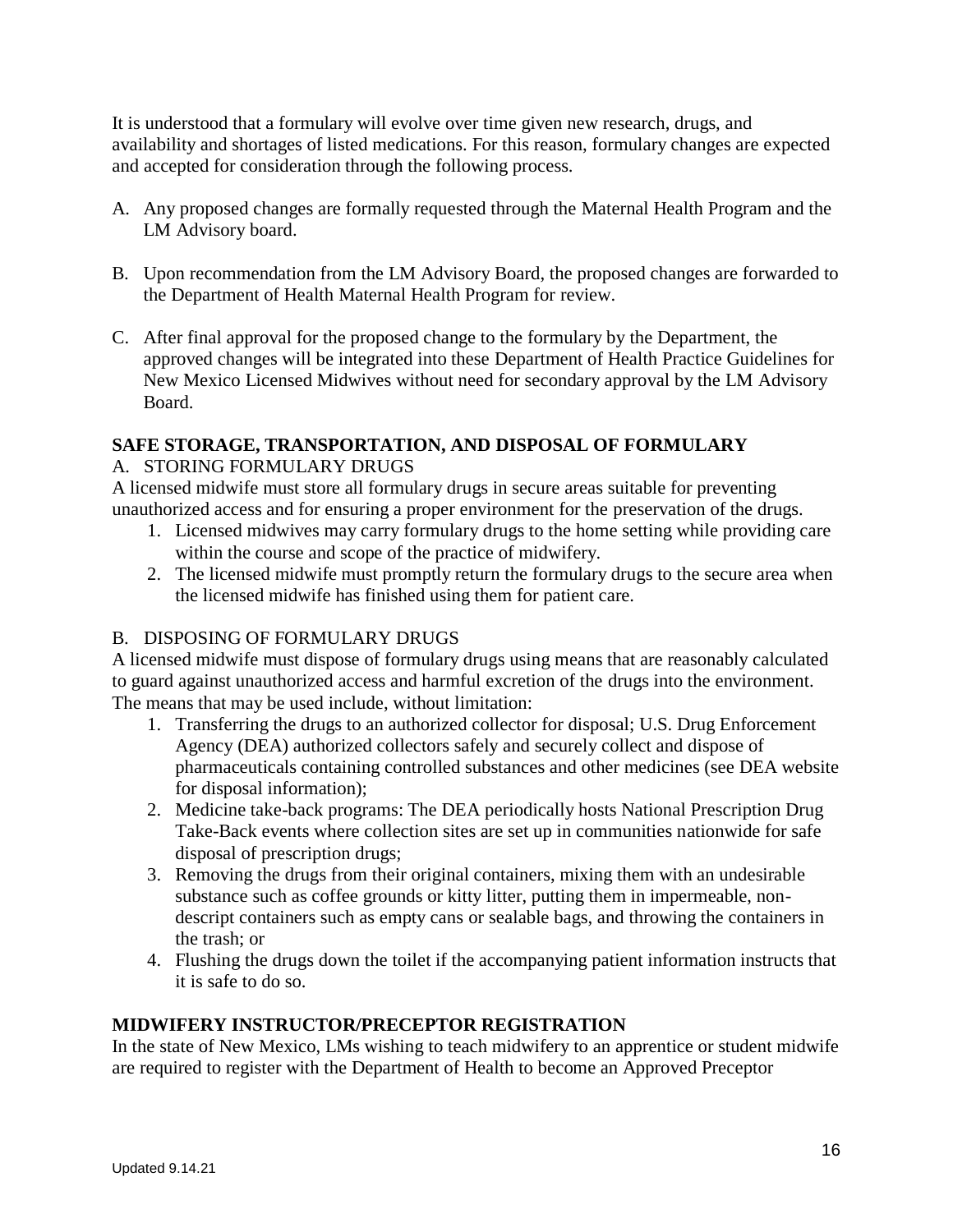pursuant to the LM Rule, 16.11.3.12 NMAC. Preceptor registration is achieved according to the requirements below. Forms may be found on the DOH website.

- A. Submit the following forms with the proof or documentation requested to the NMDOH Maternal Health Program
	- 1. "Application for Midwifery Instructor/Preceptor" form
	- 2. "Student/Instructor Relationship" form, signed and notarized
- B. Preceptors are encouraged to register as a NARM Registered Preceptor in addition to registering with the DOH with the rationale that registering as a NARM preceptor helps protect students who may not finish the New Mexico licensure process within the required timeframe.

### **MECHANISM FOR EXPANSION OF PRACTICE**

The LM may expand their scope of practice beyond the Licensed Midwife Scope of Practice and Core Competencies to incorporate new procedures that improve care for clients and their families, consistent with the midwifery model of care and NMAC 16.11.3.12. The midwife's practice should reflect knowledge of the new procedure including risks, benefits, screening criteria, and identification and management of potential complications. The following requirements must be followed for the new or expanded procedure to be incorporated in the New Mexico Licensed Midwife's practice. This guideline is adapted from the Midwives Alliance of North America's "Standards and Qualifications for the Art and Practice of Midwifery".

#### A. IDENTIFY THE NEED FOR A NEW PROCEDURE

Take into consideration:

- 1. Consumer demand
- 2. Standards for safe practice
- 3. Availability of qualified professionals who provide the procedure
- B. LEGALITY: Ensure that there are no institutional, state, or federal statutes, regulations, or bylaws that would constrain the midwife from incorporating the procedure into practice.
- C. TRAINING AND DOCUMENTATION: Maintain documentation of the process used to achieve the necessary knowledge, skills, and ongoing competency of the expanded or new procedures, for example maintain documentation of supervised clinical and/or didactic training specific to the new skill/procedure.
- D. COMPETENCY: Demonstrate knowledge and competency of the new procedure by writing and maintaining a practice guideline for the procedure including:
	- 1. Identification and management of complications
	- 2. Mechanism for obtaining medical consultation, collaboration, referral, and transport as related to this procedure
	- 3. Informed decision-making handout for clients to sign which should include:
		- a. Risks
		- b. Benefits
		- c. Client selection criteria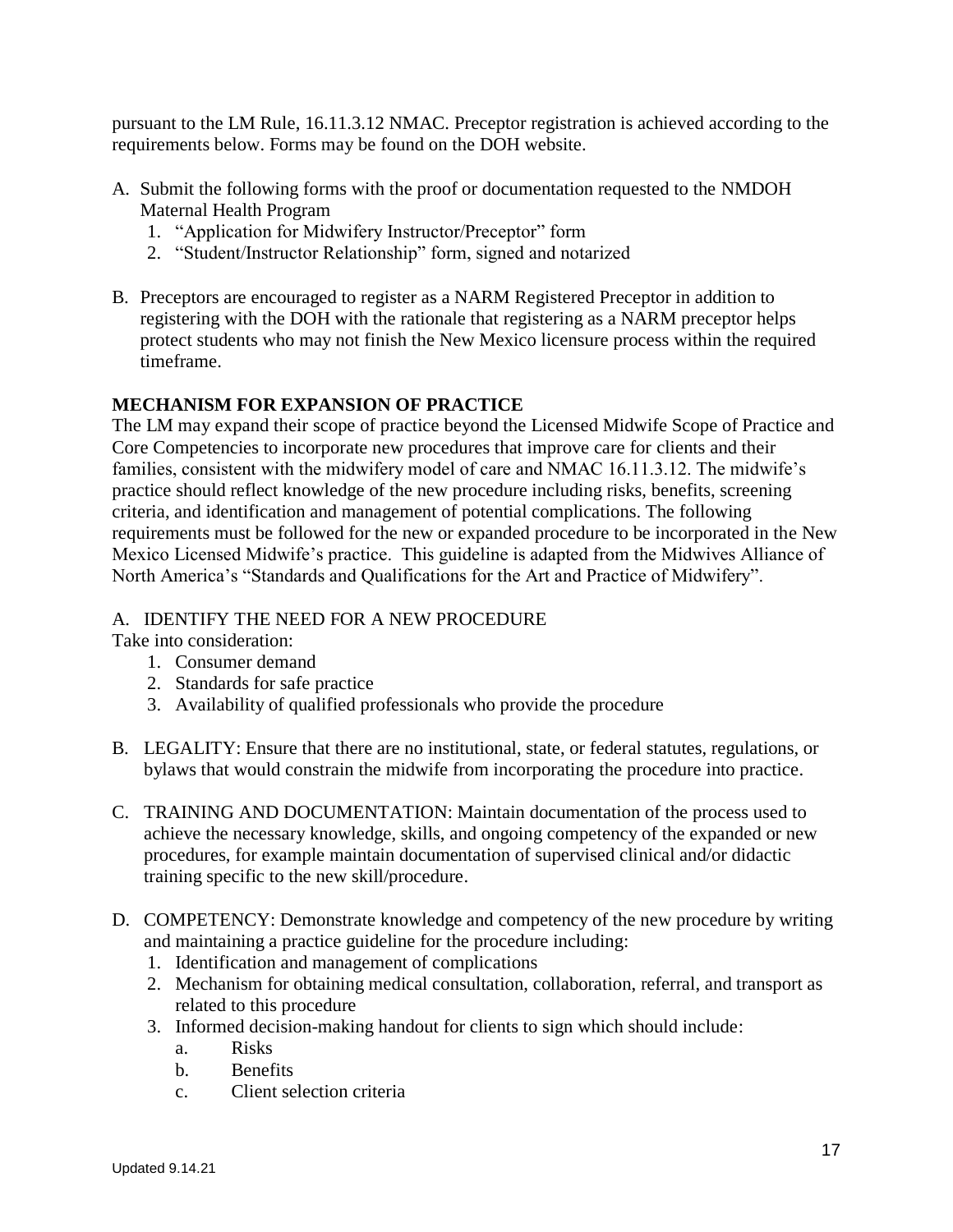- 4. Outline how competency will be maintained
- 5. Report any incurred complications to the NMDOH Maternal Health Program
- 6. Process to evaluate outcomes (e.g., include in midwife's peer review cases)

# **INTRAVENOUS THERAPY (IV) CERTIFICATION CLASS QUALIFICATIONS AND CURRICULUM CRITERIA**

Licensed midwives licensed by the state of New Mexico are required to certify in intravenous (IV) therapy with each license renewal. Class requirements are based on the North American Registry of Midwives (NARM) skills.

- A. CERTIFICATION CAN BE ACHIEVED IN THE FOLLOWING WAYS
	- 1. Taking a course approved by the NM DOH (note that teaching an IV course does not satisfy the requirement of IV Certification);
	- 2. Working as a health care practitioner who starts and maintains IVs on a daily basis through other employment for at least three months during the previous two years (e.g., RNs, EMTs); or
	- 3. Taking a course through another nationally or state-recognized organization (e.g., EMT, community college, National College of Midwifery, MANA conference program).
- B. COURSE REQUIREMENTS
	- 1. It is recommended that a class meet a continuing education unit (CEU) approval process.
	- 2. IV therapy CEUs cannot be included in the 30 CEUs required for license renewal as a New Mexico Licensed Midwife.
	- 3. The course instructor may be any person who is licensed to administer IVs and who can demonstrate sufficient and ongoing experience.
	- 4. Didactic portion of the course must include instruction in all intravenous formulary medications approved for use by these Guidelines.

### C. NECESSARY COMPONENTS OF CERTIFICATION IN IV THERAPY

- 1. Uses of IV therapy in midwifery care
- 2. Different IV fluids and their uses
- 3. Drip rates and their rationales
- 4. Basic anatomy and physiology of the vasculature
- 5. Initiation and maintenance of an IV line
	- a. Administration of IV fluids, including drip rate control
	- b. Changing and discontinuing an IV line
	- c. Attaching a saline lock
	- d. Complications and troubleshooting the IV line
- 6. Administration of IV medications, including antibiotics and Pitocin
- 7. Practical skills evaluation, including:
	- a. Successful initiation of an IV line (NMDOH encourages LMs to successfully start an intravenous catheter on a volunteer at least once every two years)
	- b. Administration of IV fluids
	- c. Changing and discontinuing an IV line
	- d. Attaching a saline lock
	- e. Adding medication to an IV line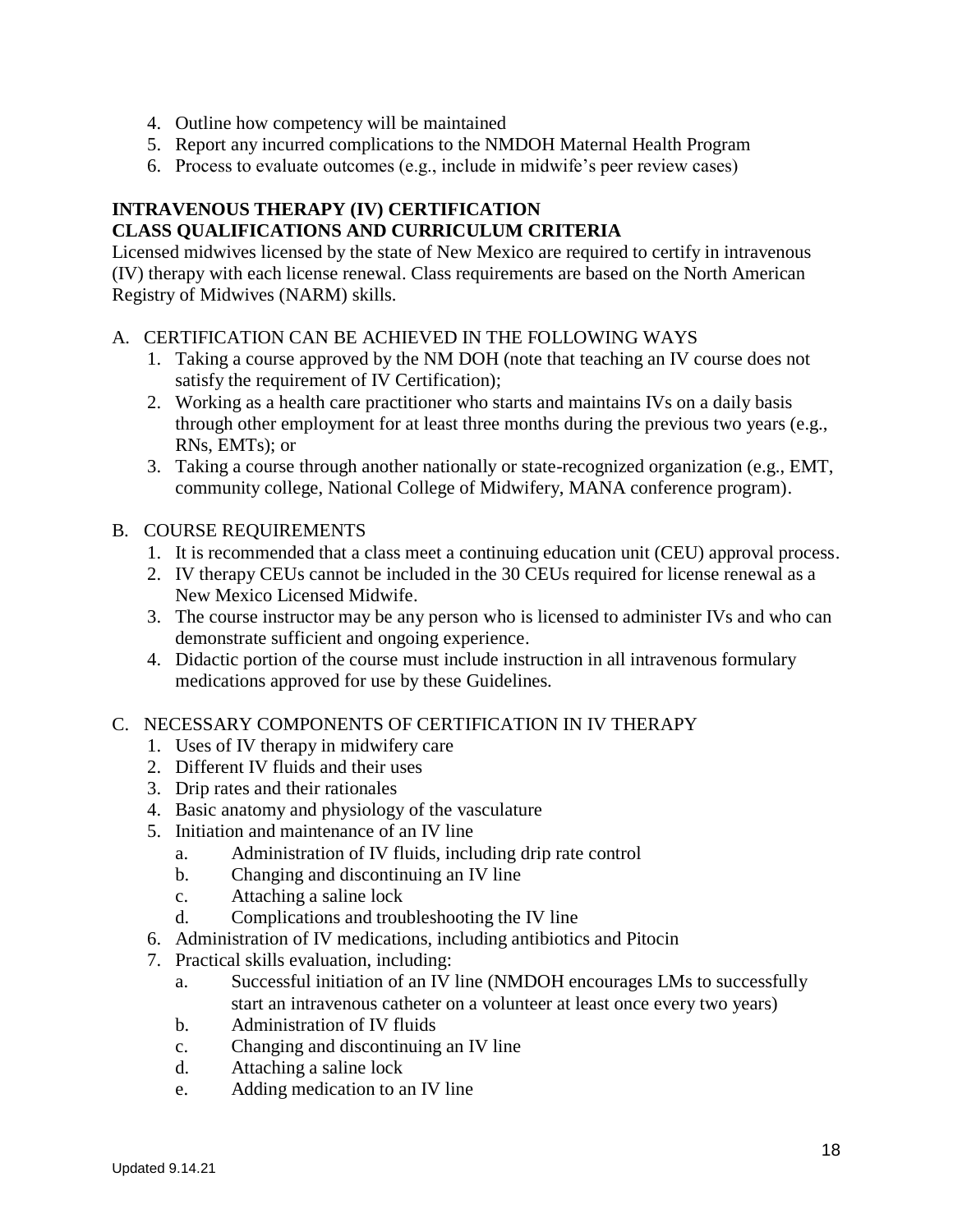## **PHARMACOLOGY COURSE REQUIREMENT**

Licensed midwives (LMs) carry and administer an approved formulary of dangerous drugs and devices as part of safe practice. LMs should complete a 2-hour pharmacology course for CEUs, or an equivalent course, every 2 years. Proof of a 2-hour pharmacology course should be submitted with the initial license application and subsequent license renewal applications.

## **TRANSPORT CLASS QUALIFICATIONS AND CURRICULUM CRITERIA**

Successful completion of a class on managing emergency transport is required for completion of the state apprenticeship process.

### A. INSTRUCTOR QUALIFICATIONS

Instructor must be a provider with demonstrated sufficient and ongoing experience transporting or receiving obstetrical emergencies.

### B. CURRICULUM REQUIREMENTS

- 1. Review practice guidelines for clinical scenarios which require transport to a medical facility
- 2. Specifically discuss etiology and management detailed in Section "Emergency Transport"
- 3. Review current evidence and guidelines around transport criteria
- 4. Participants should have written documentation of appropriate phone numbers (e.g., EMS, hospital) for their local area of practice
- 5. Review "Best Practice Guidelines for Transfer from Planned Home Birth to Hospital" at https://www.homebirthsummit.org/wpcontent/uploads/2014/03/HomeBirthSummit\_BestPracticeTransferGuidelines.pdf

### **TRANSFER OF CARE OR DISCONTINUATION OF CLIENT/MIDWIFE RELATIONSHIP FOR THE NON-ADHERENT CLIENT**

For the midwife, the primary goal in any course of care is to have a healthy, safe outcome. This is true whether the midwife's practice setting is at home, in a birth center, or in a hospital. There are times when the out-of-hospital setting is no longer safe or desirable and transfer of care is appropriate. These times can occur during the antepartum, intrapartum, postpartum, or interconception periods. Reasons for transfer can be psychosocial, physiological, or related to the scope of care required. In any event, it is the legal and ethical obligation of the midwife to transfer or discontinue care in a sensitive, respectful, and efficient manner.

"Risking a client out" is not an easy task. When transfer of care occurs, every effort must be made to assist the client in locating a suitable health care provider. Upon consent, all pertinent records should be given to the client or to the new provider in a timely manner to facilitate and promote continuous care. If the transfer occurs intrapartum, the midwife should accompany the client to the hospital and remain with the client until the case is transferred or resolved, as appropriate.

On occasion, it is also necessary to discontinue a client/midwife relationship for other pertinent reasons. Some indications from the client are: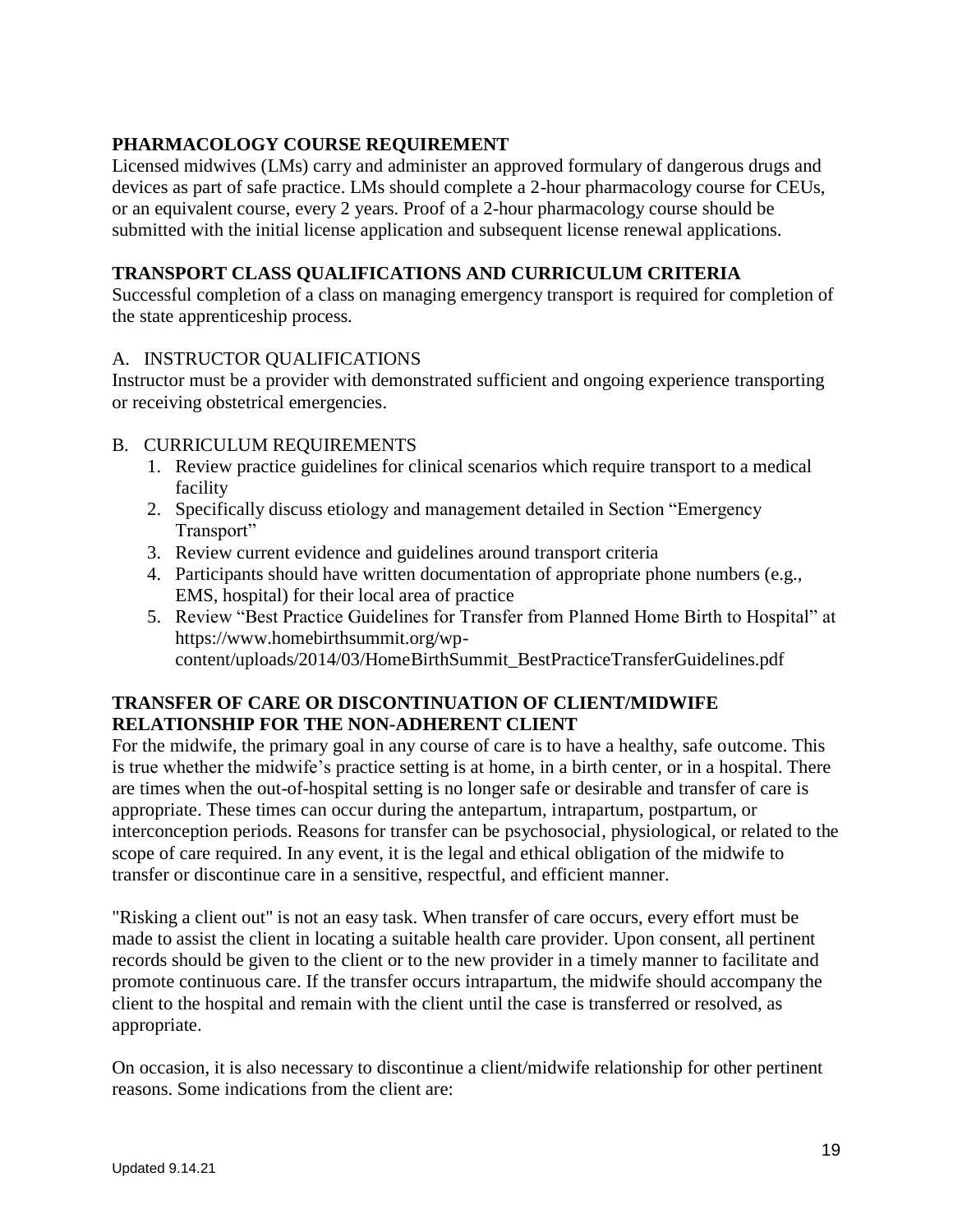- 1. Irresponsibility, unwillingness to change habits
- 2. Lack of compliance within necessary time frame
- 3. Dishonesty, intentional breach of contract
- 4. Unstable or dangerous home environment
- 5. Immaturity, questionable emotional status
- 6. Refusal to agree to necessary specified testing, emergency medical care, or transport
- 7. Unresolved conflicts or personality differences between client and midwife
- 8. Not honoring financial contract/commitment

The midwife is not ethically, morally, or legally bound to keep a client if it is not in the best interest of both parties. This is a difficult decision to make and should be done with integrity.

In the event of discontinuation or transfer of care, the midwife should:

- 1. Set a date
- 2. Notify the client in person if possible and/or send notification by certified mail
- 3. Document in chart
- 4. Provide the client with referrals to other care providers
- 5. Upon written consent, mail a certified letter including a copy of client's chart to client and/or to the new health care provider in a timely manner
- 6. Settle payments from client for services rendered to date, referring to the financial contract between client and midwife, and providing reimbursement if applicable

### **TRANSFER OF CARE DURING LABOR FOR THE NON-ADHERENT CLIENT**

Perhaps the most difficult situation a midwife and client can face is when they are at an impasse on the appropriate level or setting of care during active labor. This particular situation is challenging for the midwife because it can put the midwife at odds with legal and licensing restrictions and the midwife's personal ethics. It can expose the midwife to increased legal and civil risks, and bring into question within both the midwifery and client communities the midwife's commitment to the legal and professional standards set forth in this document.

It is expected that the client understands and respects the boundaries the midwife must work within; boundaries that include the legal restrictions placed through licensing and professional standards of practice, as well as the midwife's individual ethical and moral bounds. In the event that a client in active labor declines to accept transfer of care despite the midwife's recommendation, this guideline has been provided to help the midwife and client navigate this situation.

Please note that this guideline does not negate the requirement of mortality reporting requirements per 16.11.3.12 NMAC) nor does it provide protection from disciplinary actions against the LM.

1. The LM should consider having a client sign a form at the time of initial hiring that states: "You hereby acknowledge that if your medical condition escalates to a level beyond the scope of practice of the LM, your care will be transferred to another provider and facility until your care can be transferred back to your midwife, if desired by yourself and the midwife. Should you refuse to the transfer of care and any transfer to another facility that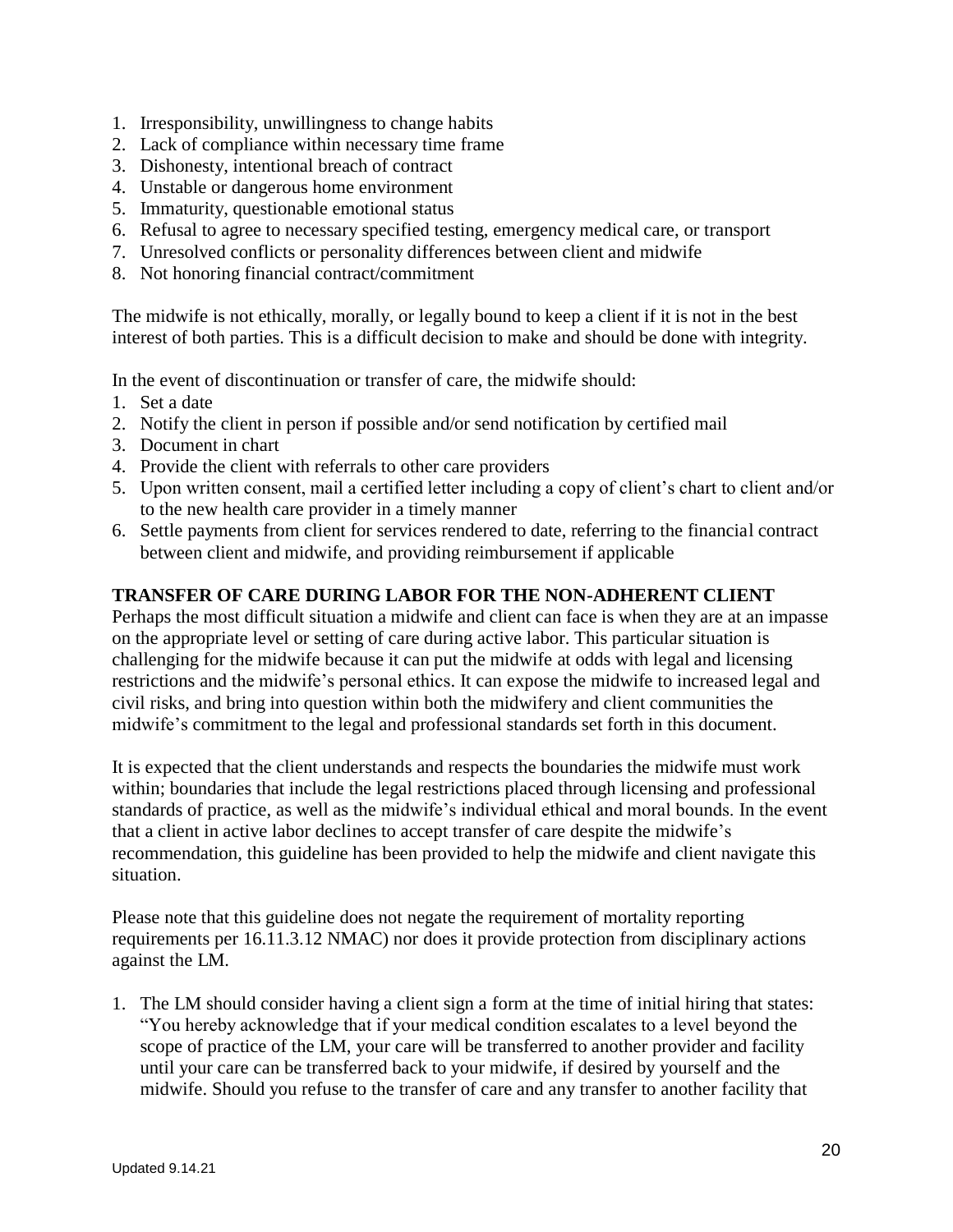may be accomplished by EMS to a hospital or other provider, you hereby acknowledge that you assume the risk of any medical outcome resulting from a medical condition that you have been advised is beyond the scope of practice of the LM, and acknowledge that the LM may only provide care to you within the scope of the midwife's practice."

- 2. The midwife is responsible for helping the client understand the risks involved, documenting the discussion, and having the client sign a document, if possible, to verify the discussion.
	- a. Notify the client in writing the reason you, the LM, believe a transfer of care is medically and/or legally necessary.
	- b. Have the client state in the client's own words verbally or preferably in the client's own writing and primary language, the reason why the client is declining a transfer.
	- c. If possible, have a member of the birth team (i.e. birth assistant, apprentice, doula), non-family member, or family member (order is in preference of signature) witness these interactions and sign with the date and time the discussion took place any written statements provided to and by the client.
- 3. The midwife should alert the hospital that is the most likely to receive the client, informing of the situation and that the midwife is trying to get the client's permission to transfer care.
- 4. The midwife should call EMS, state that there is an emergency, and go through standard procedure per EMS.
	- a. Stay with the client until EMS arrives.
	- b. If the client refuses to transfer with EMS, have an EMS technician sign, date, and time the LM's client chart to document refusal.
- 5. Having taken these measures, the midwife should stay with the client. While continuing to encourage transfer of care, the midwife should provide midwifery and emergency care to the best of the midwife's ability. Leaving the client at this point would be considered abandonment.

# **EMERGENCY TRANSPORT**

### A. DEFINITION

The emergency transfer of care of the dyad, client, or infant when the condition is outside normal parameters, the condition is further complicated by staying home, or a transport to a medical facility is deemed necessary.

Refer to and review best practices regarding transfer from planned home or freestanding birth center birth to hospital. The document "Best Practice Guidelines for Transfer from Planned Home Birth to Hospital" can be found at [Best Practice Guidelines: Transfer from Planned Home](https://www.birthplacelab.org/wp-content/uploads/2020/03/HomeBirthSummit_BestPracticeTransferGuidelines_gender-neutral-FINAL_3-23-2020.pdf)  [Birth to Hospital \(birthplacelab.org\)](https://www.birthplacelab.org/wp-content/uploads/2020/03/HomeBirthSummit_BestPracticeTransferGuidelines_gender-neutral-FINAL_3-23-2020.pdf)

Also see "Determining Appropriate Client Care Provider" for a list of factors for which emergency (i.e. immediate) transport are required.

# B. ETIOLOGY

- 1. Placental
	- a. Abruptio placenta
	- b. Placenta accreta
	- c. Placenta previa
	- d. Retained placenta
- 2. Maternal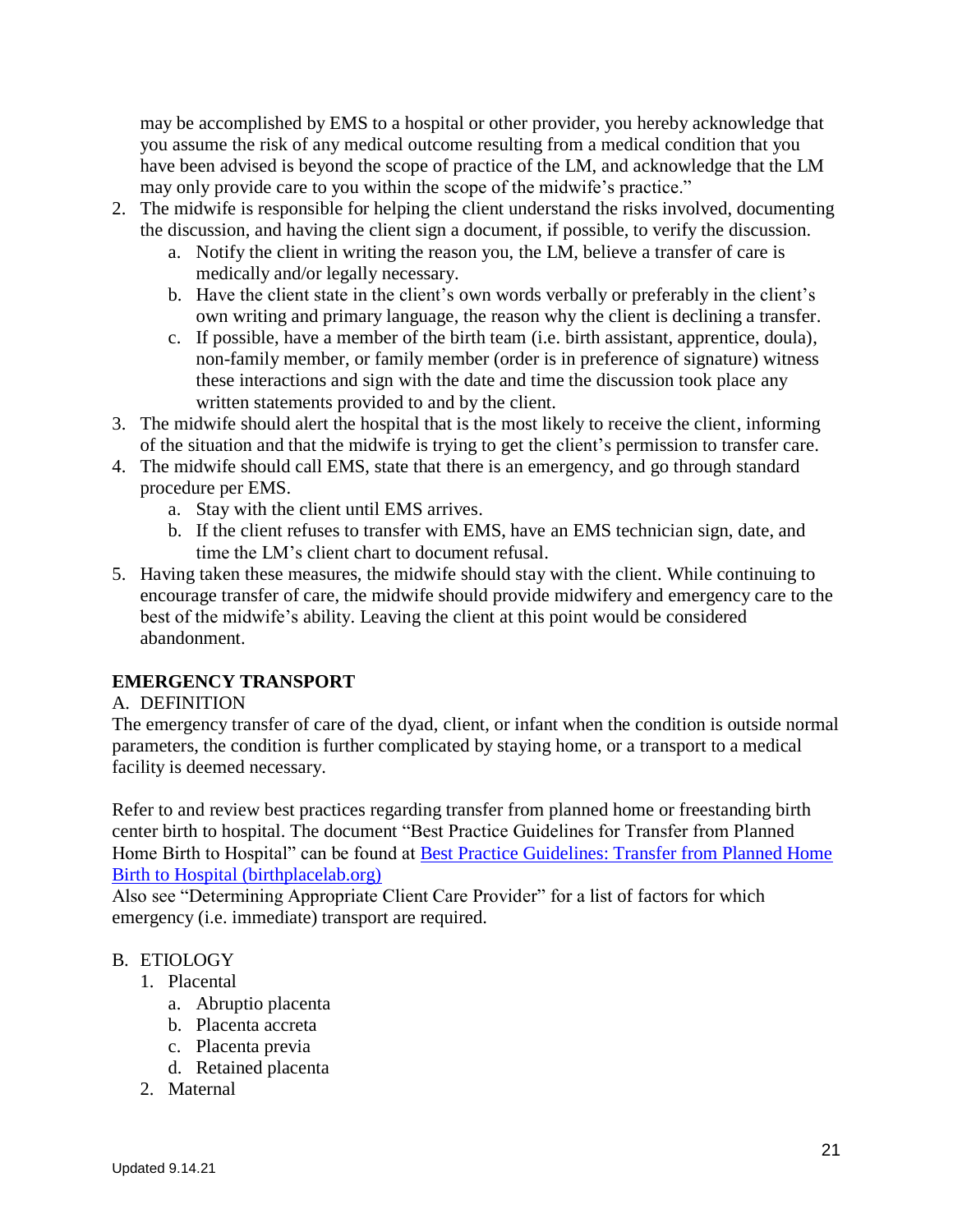- a. Uterine inversion
- b. Uterine rupture
- c. Anaphylaxis
- d. Hypovolemic shock
- e. Postpartum hemorrhage uncontrolled and unresponsive to management
- f. Signs of infection not responsive to treatment
- g. Hematoma increasing in size or pain
- h. Maternal desire
- i. Any other condition at the midwife's discretion
- 3. Fetal and neonatal
	- a. Prolapsed cord
	- b. Fetal distress
	- c. Transverse presentation in labor
	- d. Breech presentation diagnosed intrapartum if birth is not imminent
	- e. Twins diagnosed intrapartum if birth not imminent
	- f. Neonatal distress not responsive to resuscitation or treatment efforts
	- g. Respiratory distress syndrome
	- h. Neonatal seizures
	- i. Congenital anomalies, severe
	- j. Maternal desire
	- k. Any other condition at the midwife's discretion
- C. MANAGEMENT
	- 1. Implement and maintain emergency procedures to stabilize condition of the client and/or infant while initiating and throughout transfer
	- 2. Activate EMS to facilitate transport
	- 3. Notify physician and/or hospital of impending transport and current status of dyad, client, or infant
	- 4. Accompany the client and/or infant to hospital and continue to provide stabilization procedures as indicated
	- 5. Provide necessary records to admitting hospital personnel and exchange pertinent information leading up to the transport
	- 6. Notify physician and/or hospital if situation resolves and decision is made not to transfer

### **INTRAVENOUS (IV) THERAPY**

#### A. DEFINITION

Infusion of liquid substances directly into a vein.

#### B. INDICATIONS

- 1. Dehydration
- 2. Postpartum hemorrhage
- 3. Administration of intrapartum antibiotics

#### C. REASONS TO DISCONTINUE IV

1. If medication is administered, discontinue when complete course of medication has been administered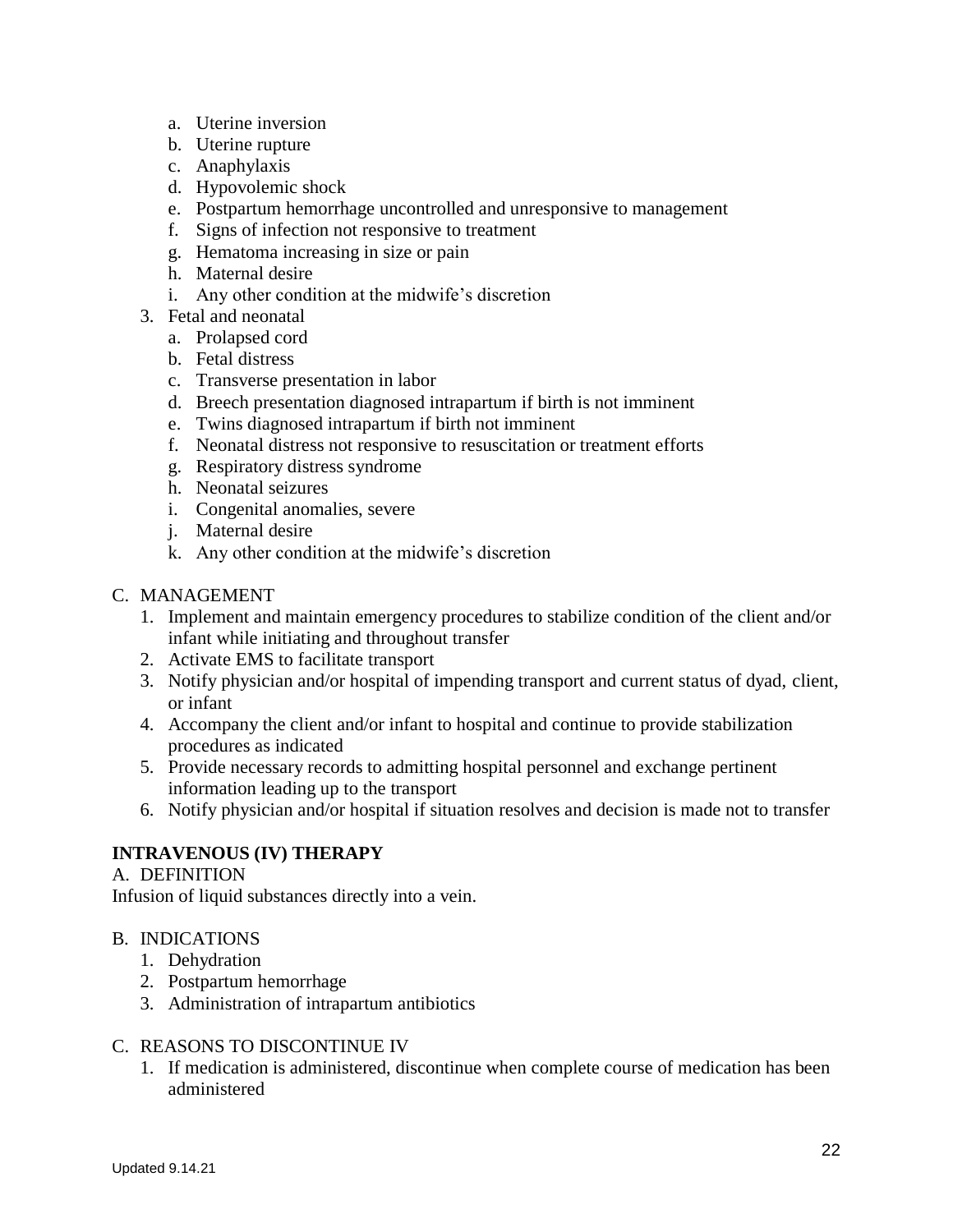2. Consider leaving saline lock in place

## **OXYGEN IN LABOR**

### A. PURPOSE

- 1. This section outlines procedures for administration of oxygen.
- 2. Indications for administration of oxygen shall be clearly documented in the client's chart.
- 3. A midwife is not required to use oxygen.

#### B. INDICATIONS

- 1. Deteriorating vital signs
- 2. Excessive exhaustion, air hunger, faint
- 3. Over-exertion, excitement, pain, nausea, anxiety
- 4. Poor venous return, poor color
- 5. Maternal hemorrhage
- 6. Maternal shock
- 7. Prolapsed cord
- 8. Fetal heart rate irregularities
- 9. Resuscitation efforts as indicated by American Heart Association Cardiopulmonary Resuscitation guidelines
- 10. Initial newborn resuscitation (at a rate concurrent with American Academy of Pediatrics Neonatal Resuscitation guidelines)
- 11. Any reason not listed above to the client and/or newborn as deemed necessary

## C. MANAGEMENT AS INDICATED BY THE CONDITION

- 1. Administer as appropriate
- 2. Wean oxygen as appropriate based on improvement of vital signs and stabilization of the client

### **TREATMENT, SCREENING, AND REFERRAL FOR NEWBORNS**

Required initial neonatal testing by the state of New Mexico.

- A. Newborn genetic screening test
	- 1. To obtain kits, contact the NM Newborn Genetic Screening Program 1-877-890-4692. Two-part testing kits are available to Licensed Midwives at a cost and are reimbursable by insurance.
	- 2. First newborn screening test is administered at 24 hours of age
	- 3. Second newborn screening test is administered at 10-14 days after birth (it is recommended by the State of New Mexico that an infant be screened twice for increased validity).
	- 4. If Newborn Genetic Screening is declined, complete the Informed Dissent process:
		- a. Review risks/possible consequences of not screening and review the two brochures provided by newborn genetic screening program: 1) New Mexico's Newborn Screening disorders; 2) These Tests Could Save your Baby's Life.
		- b. Fax the signed "Newborn Screening Test Refusal" form (see NMDOH website for information and forms).